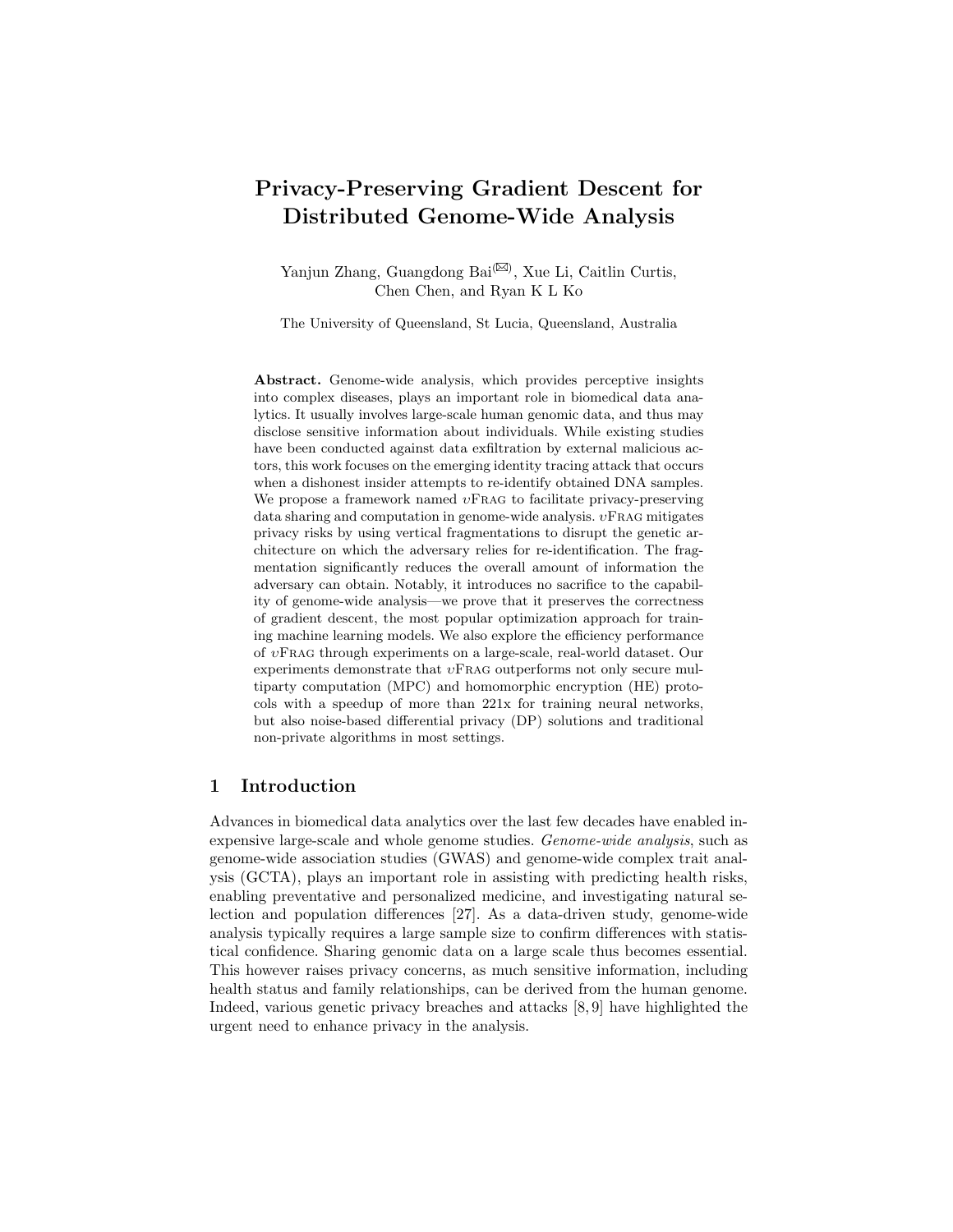

(a) Membership inference.

(b) Identity tracing.

Fig. 1: Genetic privacy breaches overview.

In the research area of genetic privacy, our community has been focusing on detecting and defending against the membership inference [12, 18, 25]. It aims to reveal the presence of an individual's genome in a dataset (e.g., a dataset of HIV patients' DNA sequences) that the adversary has partial or blackbox access through Beacon systems [12] or trained machine learning models [25] (Fig. 1a). In this work, we target an emerging but overlooked privacy threat known as the identity tracing [9]. It occurs in a data sharing scheme when the adversary is an insider such as dishonest participants or cloud service providers, shown in Fig. 1b. Through the data sharing scheme, the adversary could gain access to the datasets which in most instances have been conducted de-identification, and attempts to re-identify individuals in them.

The adversary's re-identification tactic is to exploit the correlations among genomic data. Due to the existence of the correlations, even though the personal identifiers (such as name and address) have been removed from the datasets, the inherent correlations among genomic data could still put an individual's privacy at risk. Fig. 1b illustrates a representative attack scenario which exploits the genetic inheritance laws, the most fundamental correlation. The adversary applies a sophisticated tactic called long-range familial search (LFS) which detects the target's genetic relatives from identity-retaining datasets by matching the identical-by-descent (IBD) segments of DNA [9]. Having known the genetic relatives, the adversary is able to narrow down the target's identity.

LFS is a de facto investigative tool by law enforcement to trace suspects due to its re-identification capacity. In a notable case, LFS was used to successfully trace the Golden State Killer in 2018 [9]. With the explosion  $1$  of public consumer genomics services (such as GEDmatch and MyHeritage<sup>2</sup> ) which allow users to upload raw genotype files for genetic analysis including searching for their genetic relatives, privacy threats of utilizing LFS against normal individuals are greatly exacerbated - as the growth of available datasets (refer to the public dataset in Fig. 1b) significantly increases the probability that an LFS identifies individuals. This presents an urgent demand for privacy-preserving solutions that take the correlations into account.

The existing techniques of preserving privacy for *general-purpose* data analytics, including differentially private (DP) deep learning frameworks [3, 16, 39],

 $1$  There have been around 26 million tests sold in 2019 [24].

<sup>2</sup> https://www.gedmatch.com/; https://www.myheritage.com/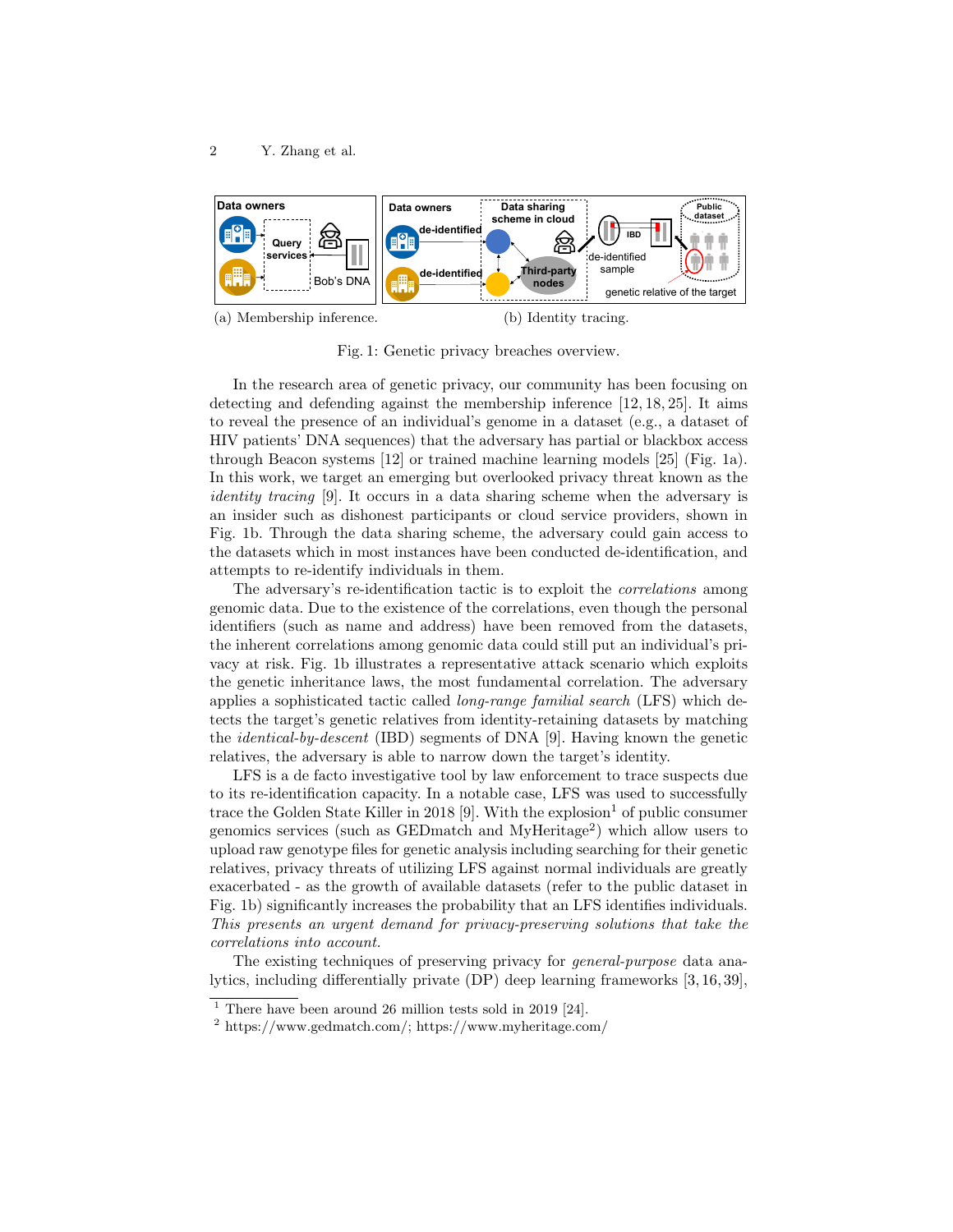and cryptographic technologies such as homomorphic encryption (HE) [5, 30] or secure multiparty computation (MPC) [17,36], may not be applicable to genomewide analysis due to their inherent limitations. The former ones are usually based on additive noise mechanisms which perturb the original data/models and consequently affect model accuracy to a certain extent. This is often prohibitive given the high accuracy required by genome-wide analysis. The HE and MPC prevent plaintext data disclosure, and are able to compute identical results from the cyphertext as from the plaintext, but they are known to be limited by nontrivial computational or communicational overhead.

Our Solution. We propose  $v\text{FRAG}$ , which is a distributed framework for preserving privacy in collaborative genome-wide analysis.  $vFRAG$  achieves high efficiency via distributing computation throughout multiple unnecessarily trustworthy nodes, and privacy preservation via an innovative DNA sequence fragmentation. The proposed fragmentation is a vertical partitioning and reassembling of DNA segments, designated against the privacy risk of identity tracing.

The insight of the proposed fragmentation is to disrupt the *genetic architec* $ture<sup>3</sup>$  where the correlations stem from. This seemingly straightforward strategy inherently suits DNA sequence data, given that a DNA sequence is essentially a  $(A|T|G|C)^*$  string and its "semantics" are reflected by the occurrence of variants at particular locations (i.e., loci). In the human genome, the effect size of single variation associated with the heritability is small. In other words, a person's phenotypic heritability, e.g., his/her susceptibility to disease, depends more on the combined effect of all the associated genes than on one particular genetic variation [27]. Therefore, the proposed fragmentation can significantly reduce the chance of an adversary fully obtaining the information about the heritability in genome.

 $vFRAG$  also addresses the fundamental challenge of privacy-utility tradeoff. Given the vertically partitioned datasets, most primitive functionalities and algorithms used in genome-wide analysis, such as genetic relationship matrix estimation [34] and genotype clustering [4], can be parallelized. This can be formalized as the parallel correctness that an analysis in our framework reaches the same results as in a centralized way. We demonstrate that our parallelization of gradient descent (Section 3) and other primitive functionalities (Appendix B) preserves this property. In such a way, our fragmentation results in no sacrifice to those analyses relying on them, e.g., any machine learning algorithm based on gradient descent for optimization.

Contributions. We summarize the main contributions of this work as follows. 1. A Privacy-preserving Framework. We propose a novel framework  $v$ FRAG for privacy-preserving sharing of DNA data in large-scale genome-wide analysis.  $v$ FRAG is characterized by its capabilities of privacy preservation and verifiably correct computation for genome-wide analysis.

2. A Novel Privacy-preserving Technique and its Quantitative Analysis. To the best of our knowledge, our work is the first to use DNA sequence

<sup>&</sup>lt;sup>3</sup> Genetic architecture refers to the underlying genetic basis and its variational properties that are responsible for broad-sense heritability [26].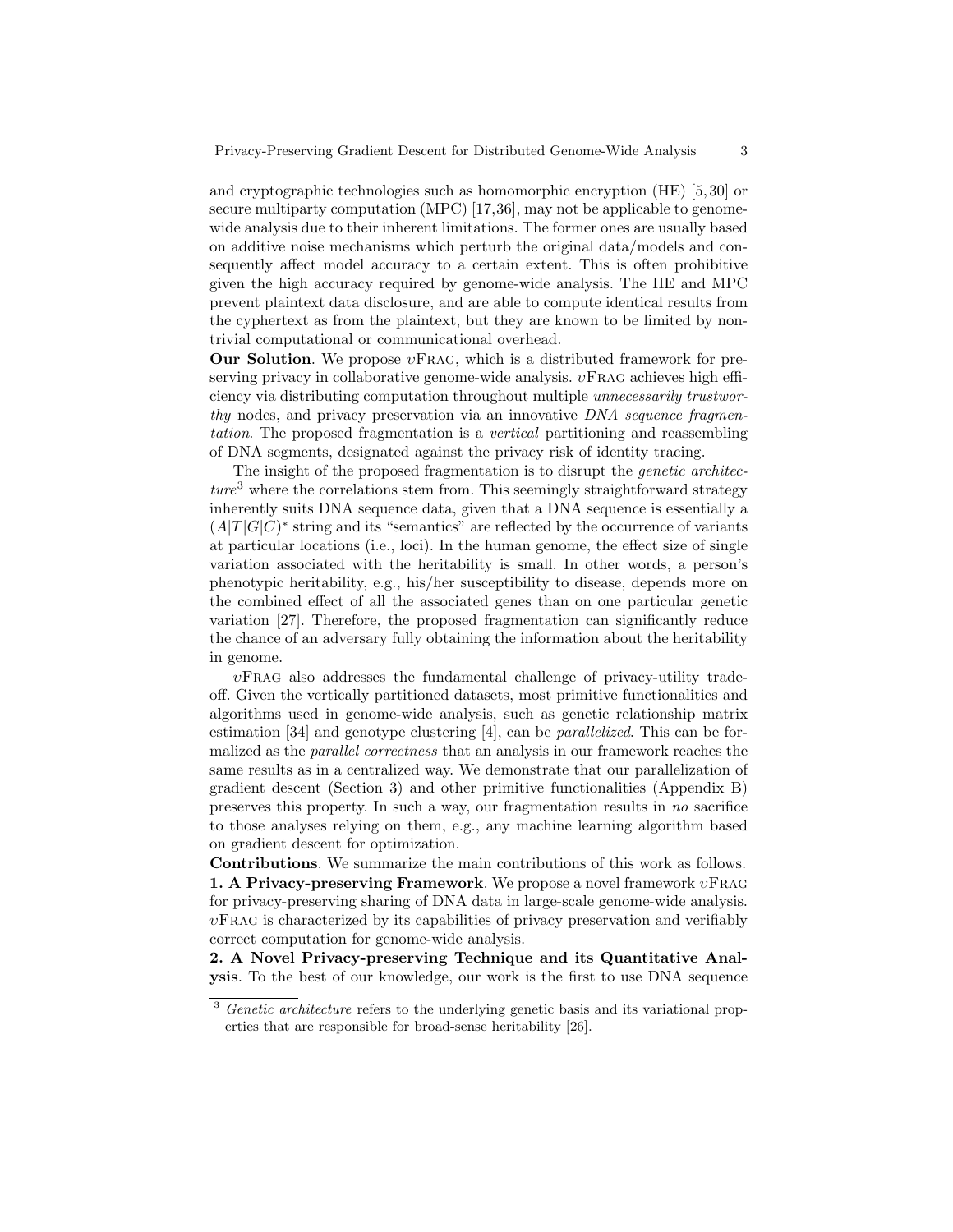fragmentation for mitigating the genetic privacy threat. The evaluation of the privacy preservation in  $vFRAG$  is twofold. In a high level, we construct a formal model to quantitatively evaluate the overall amount of information leaked to the adversary. In the individual level, we propose  $\epsilon$ -indistinguishability - a variant model of  $\epsilon$ -local differential privacy, and prove that the vertical fragmentation provide a bound for the adversary's capacity in distinguishing individuals.

3. Experimental Evaluation. We conduct experiments on a real-world dataset, showing the significant improvement of efficiency by our framework compared with the MPC/HE algorithms and a state-of-the-art noise-based DP solution.

# 2 System Design

### 2.1 *v*Frag Overview

Fig. 2a demonstrates the architecture and workflow of  $vFRAG$ . It provides a distributed sharing network for the participants (local owners) to assemble their local DNA sequence datasets for large-scale analysis. The network is comprised of an aggregation node  $A$  (the blue node in Fig. 2a) and a worker node layer that includes s worker nodes  $S^1, \ldots, S^s$  (the green and grey nodes). The original datasets are split into fragments locally before they leave their owners. These fragments are then transferred to the worker nodes. Each of them separately processes a few fragments and reports its single-point result to the aggregation node, which synthesizes the analysis results and sends them to the recipients.

The rationale to fragment the dataset in a vertical manner is to hinder malicious or compromised worker nodes from gaining the complete DNA sequence  $(x_t)$  and IBD segments. Below we define the mask operation for the fragmentation. Let X be a dataset of  $\mathbb{S}^{m \times n}$ , and  $x_{ij} \in X$  represents the genotype on the j<sup>th</sup> SNP of i<sup>th</sup> individual. Let  $Mask = \{M^1, ..., M^s\}$  be a set of s vectors of  $[0]1<sup>n</sup>$  (denoting a *n*-dimensional vector comprising of 0 and 1) *s.t.*,  $M^1 \vee ... \vee M^s = [1]^n$ .

Definition 1. (Mask Operation  $\odot$  for Vertical Fragmentation) Given a  $mask\ M^{l} = [mask_{1}^{l}, ..., mask_{n}^{l}] \ (l \in \{1, ..., s\}), \ X \odot M^{l} \ produces \ a \ dataset \ X^{l},$ whose element  $x_{ij}^l$  in  $X^l$  is generated by

$$
x_{ij}^l = \begin{cases} x_{ij}, & \text{if } mask_j^l = 1\\ drop, & \text{if } mask_j^l = 0 \end{cases}
$$
 (1)

The Mask is initialized by  $vFRAG$  and distributed to each participant for them to generate fragments. By applying the mask operation with each vectors in *Mask*, participants produce s new datasets,  $X^1, ..., X^s$ , and each is then dispatched to a worker node. Note that participants do not have to assemble their original datasets for fragmentation; instead, each  $X<sup>l</sup>$  is constructed in node  $S<sup>i</sup>$ from individual fragments, as shown by the colored rectangles in Fig. 2a. The genome-wide analysis functionalities are then achieved by the collaboration between the worker nodes and the aggregation node. Initialization of the mask is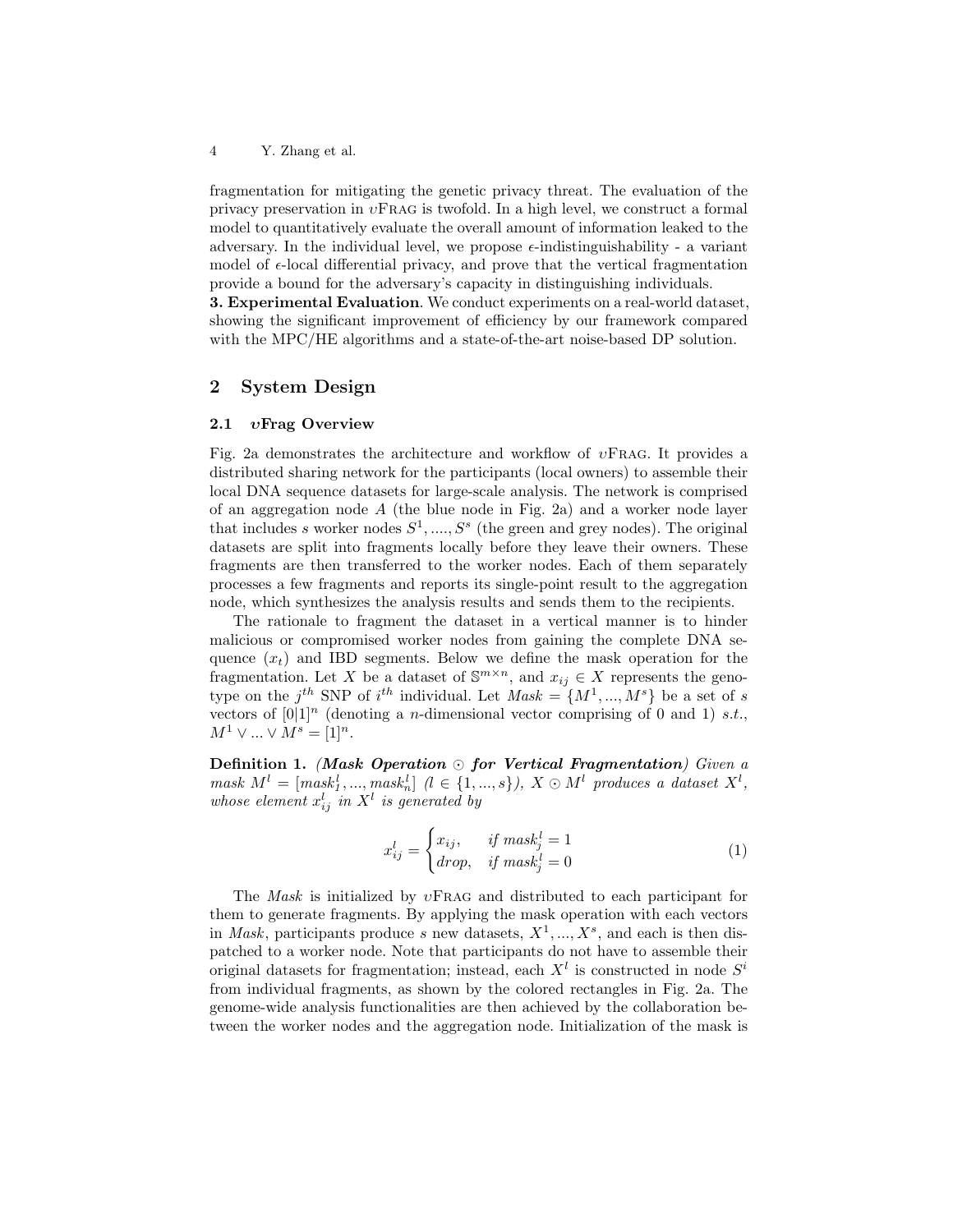

Fig. 2: System Design.

the key to disrupt the genetic architecture. In  $v\text{FRAG}$ , this is determined by the fragmentation strategy (detailed in Section 5).

### 2.2 Attacker Model and Assumptions

We assume an honest-but-curious adversary  $A$  who may control t out of s worker nodes, where  $t \leq s$ . For the sake of simplicity, our privacy analysis in Section 5 considers an aggregation node out of the adversary's control. Such an aggregator can be accommodated with a private server or a private cloud instance in reality, as it is designed to be free from any computation-intensive task. In Section 7, we show that even though it is compromised, the identity tracing attack is unlikely (with a negligible probability) to derive the original DNA sequence for re-identification.

Let  $\delta$  denote the proportion of trusted worker nodes, i.e.,  $\delta = (s-t)/s$ . Each worker nodes holds a fragment  $X^l = X \odot M^l$ , and X has been anonymized such that the identifiers of its samples are removed. We assume the adversary also has access to a publicly available datasets  $D$  which comprise genotyped individuals. Given an arbitrary DNA sequence from  $\{X^l\}|_{S^l}$  is under  $A$ 's control denoted by  $x_t$ , the adversary attempts to re-identify  $x_t$ 's subject (referred to as the *target*) by searching for the target and/or its genetic relatives from  $D$ . We parameterize this re-identification with the  $g^{th}$  degree of genetic relatives, where  $g \ge 1$  ( $g = 1$ ) for target him/herself or siblings,  $g = 2$  for first cousins, and so on)<sup>4</sup>.

Below we brief the attack techniques the adversary can use, and leave their models in Section 4.

 $-$  LFS Attack. LFS makes use of the *IBD segments*, which are DNA segments inherited by persons having a common ancestor, for re-identification. Fig. 2b shows an IBD segment co-inherited from a common ancestor two generations back. IBD segments indicate the genetic distance of two individuals, and are measured in *centiMorgans*  $(cM)$ . The higher the number of centiMorgans of

<sup>4</sup> For readability, a table of notations is included as Appendix A.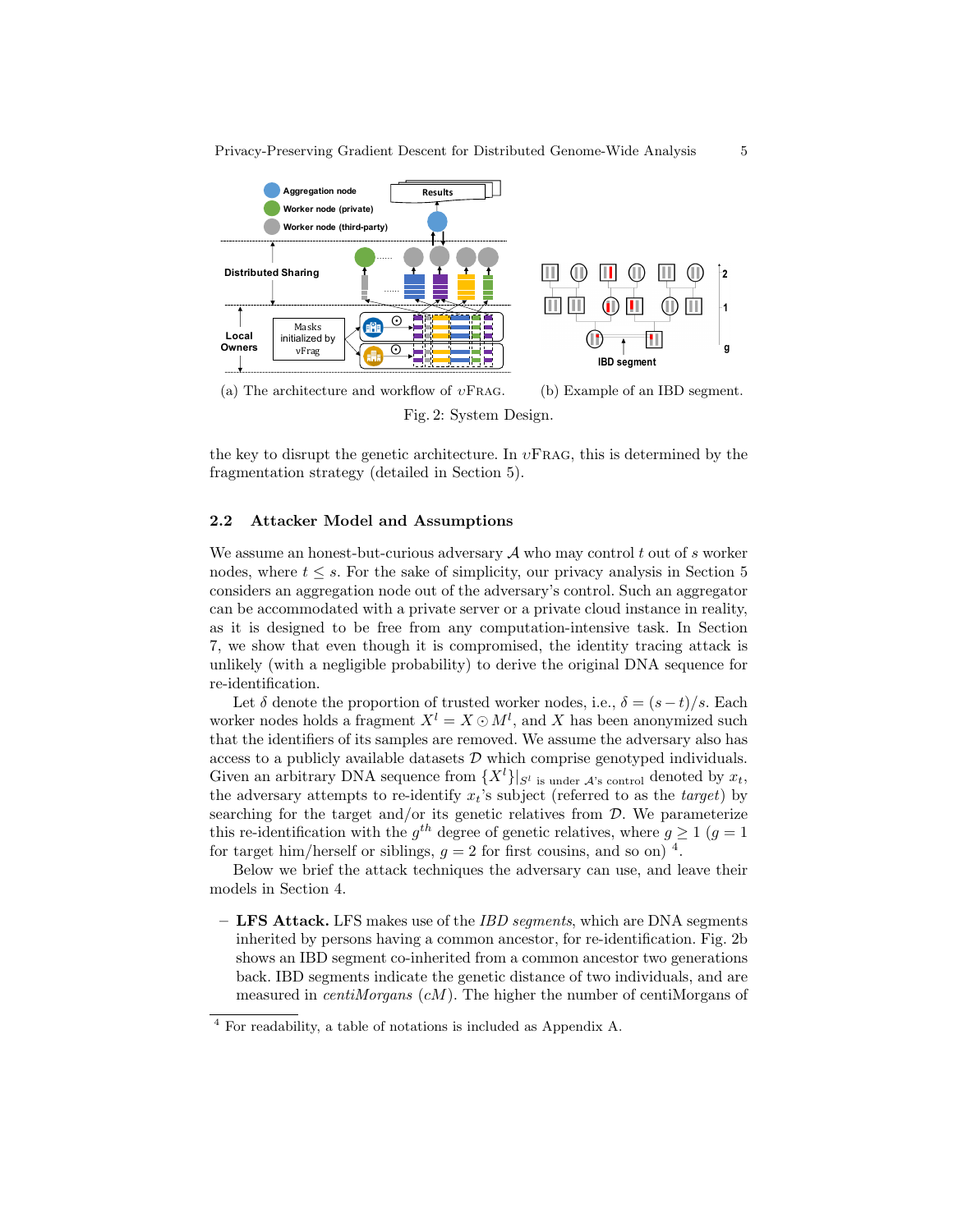IBD segments, the more significant the match is, i.e., the higher probability that target and the matched individual have inherited from a recent ancestor [9]. As a result, the capacity of LFS can be regarded as the probability of the two individuals sharing sufficient detectable IBD segments.

Genotype Imputation. We also take into account the *genotype imputation* technique that could infer the missing genotypes of a DNA sequence based on the remaining genotypes [7]. It could be abused by the sophisticated adversary to learn more fragments based on those it obtained.

### 3 Privacy-Preserving Gradient Descent

To retain the capability of genome-wide analysis,  $vFRAG$  must reach exactly the same result as a traditional non-distributed framework does when operating any computation. We formalize this as the *parallel correctness* of parallelized computation with respect to the vertical fragmentation.

**Definition 2.** (Parallel Correctness) Given a function  $\mathcal F$  which takes as input a genomic dataset  $X \in \mathbb{S}^{m \times n}$ , assume a fragmentation strategy partitions X into a set of fragments  $X^l$  ( $l = \{1, ..., s\}$ ), and each of them is associated with a worker node  $S^l \in S$ , where S is the set of worker nodes interacting with an aggregation node A. The parallelized  $\mathcal F$  in vFRAG, denoted by  $\mathcal F'$ , is parallely correct if  $\mathcal{F}'(\{(S^l, X^l), A\}_{S^l \in S}) = \mathcal{F}(X)$ .

In the following, we present  $v\text{FRAG's computation of gradient descent, the}$ optimization that most analyses rely on, and prove its parallel correctness. We note that our computation also works on SGD, in which  $X<sup>l</sup>$  denotes a randomly selected training sample or a subset of training samples.

We let  $\mathcal{F}_{GD}(J, X)$  denote the gradient descent optimization applied on the dataset X with a cost function J. J is defined as  $J(\sigma(XW), y, W)$ , where W denotes coefficient matrix and  $\sigma$  is the hypothesis function which is determined by the learning model. In logistic regression,  $\sigma$  is usually a sigmoid function, while in neural networks, it is a composite function known as the forward propagation. The optimal solution of W, denoted as  $W_*$ , is derived by the optimization  $\arg\min_W J(\sigma(XW), y, W)$ , and W is updated as  $W := W - \alpha \frac{\partial J}{\partial W}$ .

In  $v\text{FRAG}$ , the parallelized gradient descent optimization, denoted by  $\mathcal{F'}_{GD}$ , is designed as the following steps.

- **Initialization**. At the beginning of the task, the fragments  $X^l \in \mathbb{R}^{m \times d_l}$  ( $l \in$  $\{1, ..., s\}$  are assigned to the corresponding  $S<sup>l</sup>$ , and  $S<sup>l</sup>$  randomly initializes its  $W^l \in \mathbb{R}^{d_l \times H}$  which is associated with  $X^l$ .
- **Step 1**. Each  $S^l$  com putes  $X^lW^l$ , and sends  $X^lW^l$  to the aggregation node.
- **Step 2**. The aggregation node computes  $XW = \sum_{n=1}^{s} X_n$  $_{l=1}$  $X^lW^l$ , and the gradient  $\Delta$ , which is the gradient of the cost function  $J$  with respect to  $XW$ , i.e.,  $\Delta = \frac{\partial J}{\partial XW}$ . Then it sends  $\Delta$  back to each worker node.
- **Step 3**. Each  $S^l$  updates the respective coefficient  $W^l := W^l \alpha X^{lT} \Delta$ .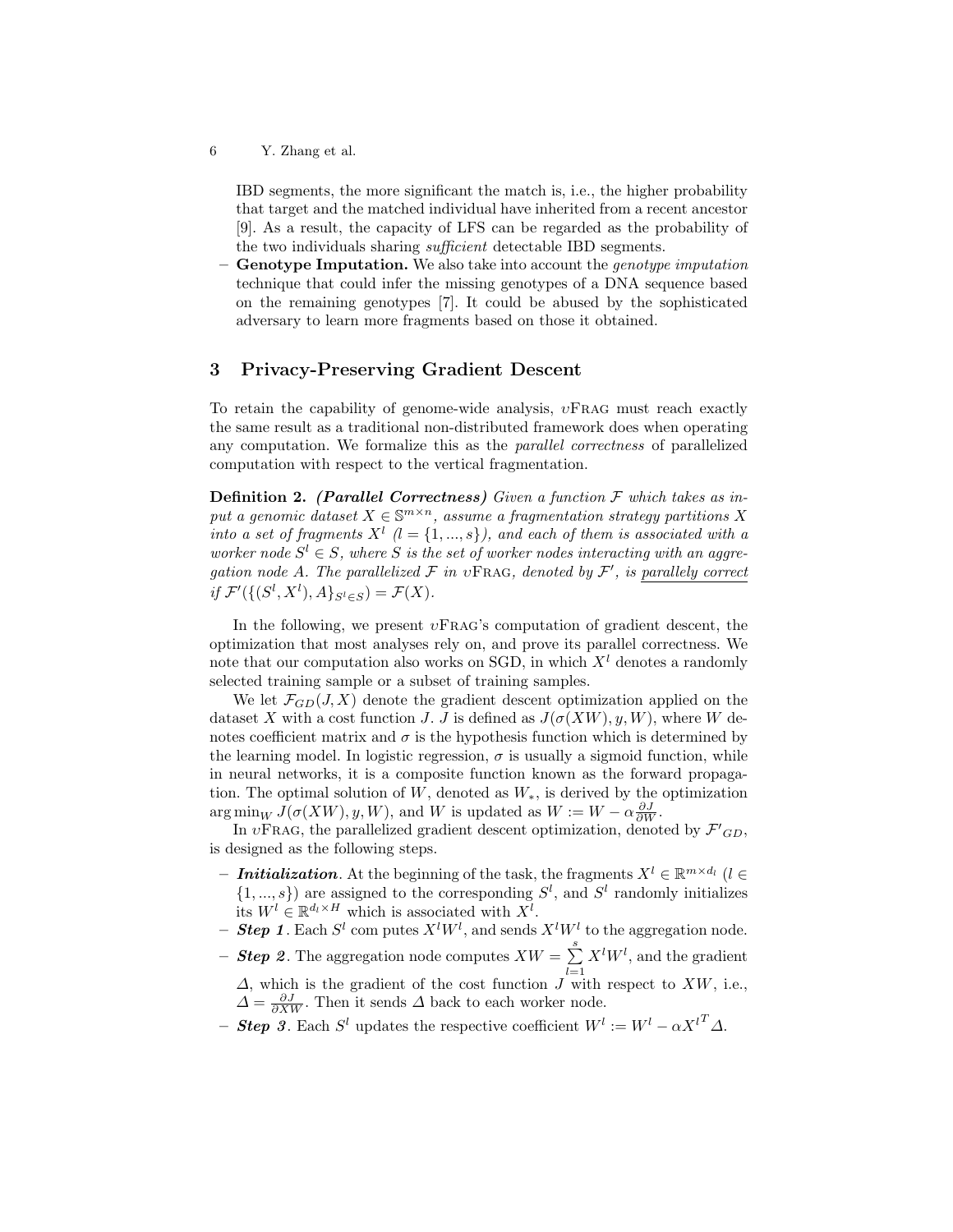Step 1-3 repeat for the next iterations until convergence.

The following theorem demonstrates that if  $\mathcal{F}_{GD}(J, X) = (W_*, \eta)$ , i.e., if the non-distributed optimization outputs  $W_*$  that makes  $J$  converge to a local/global minimum η, then executing  $\mathcal{F}_{GD}'(\{(J, S^l, X^l), Agg\}_{S^l \in S})$  on  $X^1,...,X^s$  in  $v\text{FRAG}$ with the same hyper settings (such as step size, model structure, initialization) will also output  $W_*$  that makes J converge to  $\eta$ .

**Theorem 1.**  $\mathcal{F}'_{GD}$  is parallelly correct.

*Proof.* Let  $W_i$  denote the model parameters of  $\mathcal{F}_{GD}$  at the i<sup>th</sup> training iteration. Let  $W_i' = |\{W_i^l\}|_{l \in \{1,\ldots,s\}}$  denote the vertical concatenation on  $\{W_i^l\}_{l \in \{1,\ldots,s\}}$ , i.e., the model parameters of  $\mathcal{F}'_{GD}$  at the  $i^{th}$  training iteration. The theorem can be proved by induction as follows.

- **Base case:**  $W_0 = W'_0$  by assumption of hyper setting.
- **Inductive step:** In  $\mathcal{F}_{GD}$ , the i<sup>th</sup> (i  $\geq$  1) training iteration update  $W_i$  as

$$
W_i = W_{i-1} - \alpha \frac{\partial J}{\partial W_{i-1}} = W_{i-1} - \alpha \frac{\partial J}{\partial (X W_{i-1})} \frac{\partial X W_{i-1}}{\partial W_{i-1}}
$$
  
=  $W_{i-1} - \alpha X^T \frac{\partial J}{\partial (X W_{i-1})}$ . (2)

In  $\mathcal{F}_{GD}$ , each node  $S_l$  updates its local  $W_i^l$  as

$$
W_i^l = W_{i-1}^l - \alpha X^{l^T} \Delta = W_{i-1}^l - \alpha X^{l^T} \frac{\partial J}{\partial (X W_{i-1}')}.
$$

Since  $W'_i = |\{W_i^l\}|_{l \in \{1, ..., s\}}$  and  $X = |\{X^l\}|_{l \in \{1, ..., s\}}$ , we have in  $\mathcal{F}'_{GD}$  that

$$
W'_{i} = |\{(W_{i-1}^{l} - \alpha X^{l^{T}} \frac{\partial J}{\partial (X W'_{i-1})})\}|_{l \in \{1, \dots, s\}} = W'_{i-1} - \alpha X^{T} \frac{\partial J}{\partial (X W'_{i-1})}.
$$
\n(3)

Comparing Equation 2 and 3,  $W_i$  and  $W'_i$  are updated with the same equation. Hence,  $W_i = W'_i$ . Thus,  $\mathcal{F}_{GD} = \mathcal{F'}_{GD} = (W_*, \eta)$ .

# 4 Modeling Attacks for Privacy Analysis

In this section and Section 5, we assess the privacy-preservation of  $vFRAG's$ distributed gradient descent. We starts with modeling the proposed attacks (cf. Section 2.2), and leave the privacy analysis in Section 5.

### 4.1 Modeling the LFS Attack

We adopt a Shannon entropy based measurement to investigate the amount of information the adversary can obtain. Shannon entropy has been extensively employed as a metric to evaluate privacy-preserving mechanisms [8, 28, 31, 32], due to its capability of quantifying the expected contribution of a piece of data in reducing the uncertainty of the target's identity among the base population.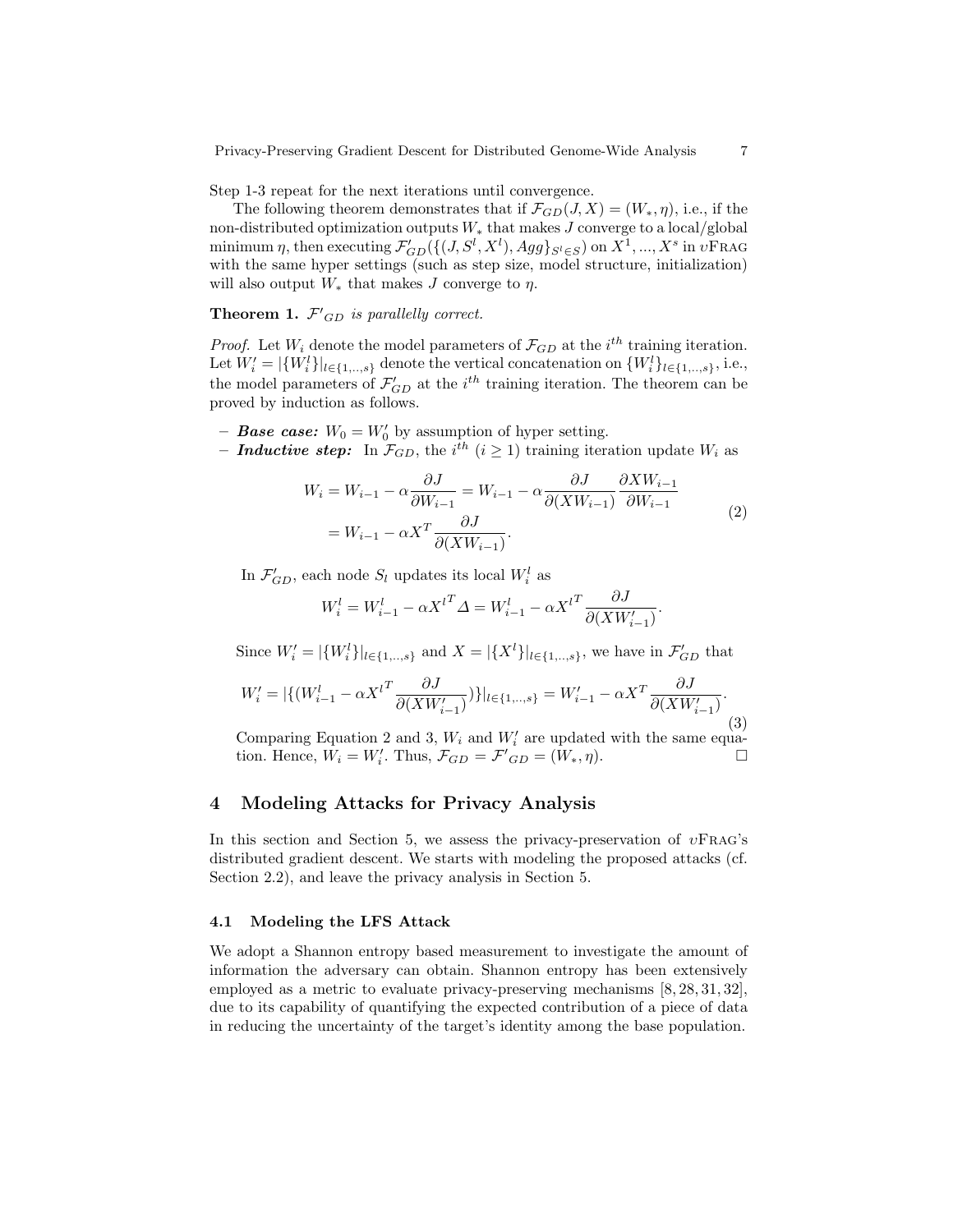We assume the target's record in a genome-wide analysis study is randomly sampled from a defined population with the size denoted by  $N$ . This therefore translates to  $log_2N$  bits of entropy. Take the US population as an example. With the population of 329 million in 2019, the uncertainty of a random sample's identity can be measured as 28.2 bits of entropy. Denote  $\gamma$  as the mean number of children per mating pair. Conditioned that a successful match between the target and a genetic relative at  $g^{th}$  degree, the amount of bits of information obtained by the adversary can be derived as  $h(g) = log_2 N - log_2 \sum_{k=1}^{g} \gamma^k = log_2 \frac{N}{\sum_{k=1}^{g} \gamma^k}$ . For example, if the LFS successfully matches the target or his/her siblings  $(g =$ 1) from the US population (where  $\gamma = 2.5$ ), the adversary gains 26.88 bits of information. In other words, the uncertainty of target's identity is reduced to 1.32 bit. Then, we can formulate the expected entropy bits gained by the LFS attack as the function of generation degree g as  $H(q) = h(q)Pr(identity)$ , where the  $Pr(identity)$  is the probability of a successful match between the target and a random individual at  $g^{th}$  degree. The  $H(g)$  is taken as the indicator of the capacity of the LFS attack, and thus the core of our privacy analysis becomes to determine the  $Pr(identify)$ .

A successful match between the target and a random individual depends on the conditions that these two individuals are genetic relatives, and they share detectable IBD segments [9]. Therefore,  $Pr(identity)$  can be derived from calculating the following two probabilities: 1)  $Pr(shared)$ , the probability of the target and a random individual sharing a pair of ancestors at  $g^{th}$  degree given  $N(g)$ which is the population size of the generation at  $g^{th}$  degree, and 2)  $Pr(match|g)$ , the probability that these two individuals share sufficient IBD segments to be detected given the public dataset  $D$  of size  $R$ . Here the sufficiency is defined as the IBD matching parameters - to declare a match between the target and an individual in  $D$ , there should be at least c IBD segments, each of which is of  $length \geq v(cM)$ .

To identify the target, the adversary needs to find at least  $t$  matches from D. Thus,  $Pr(identity)$  can be formulated as  $Pr(identity) = 1 - \sum_{k=0}^{t-1} B(k; R,$  $Pr(shared) \cdot Pr(match|g)$ , where B is the probability mass function of the binomial distribution. Below, we give  $Pr(shared)$  and  $Pr(match|q)$ :

$$
Pr(shared) = \frac{2^{2g-2}}{N(g)} \prod_{g'=1}^{g-1} (1 - \frac{2^{2g'-2}}{N(g')}),
$$
  
\n
$$
Pr(match|g) = 1 - \sum_{k=0}^{c-1} B(k; 2Lg + 22, \frac{Pr(IBD)}{2^{2g-2}}),
$$
\n(4)

where  $Pr(IBD)$  denotes the probability of the shared IBD segment length to exceed v, and L is the total genome length, which is roughly 3, 500  $cM$  [23]. The derivation of  $Pr(shared)$  and  $Pr(match|q)$  is detailed in our technical report [1]. Quantifying Privacy Threat of LFS. We now are able to quantify privacy threat of the LFS attack when  $v\text{FRAG}$  is not applied. We first derive  $Pr(IBD)$ in the scenario where the adversary has the access to the full genome of the target. As the length of the IBD segment is exponentially distributed with a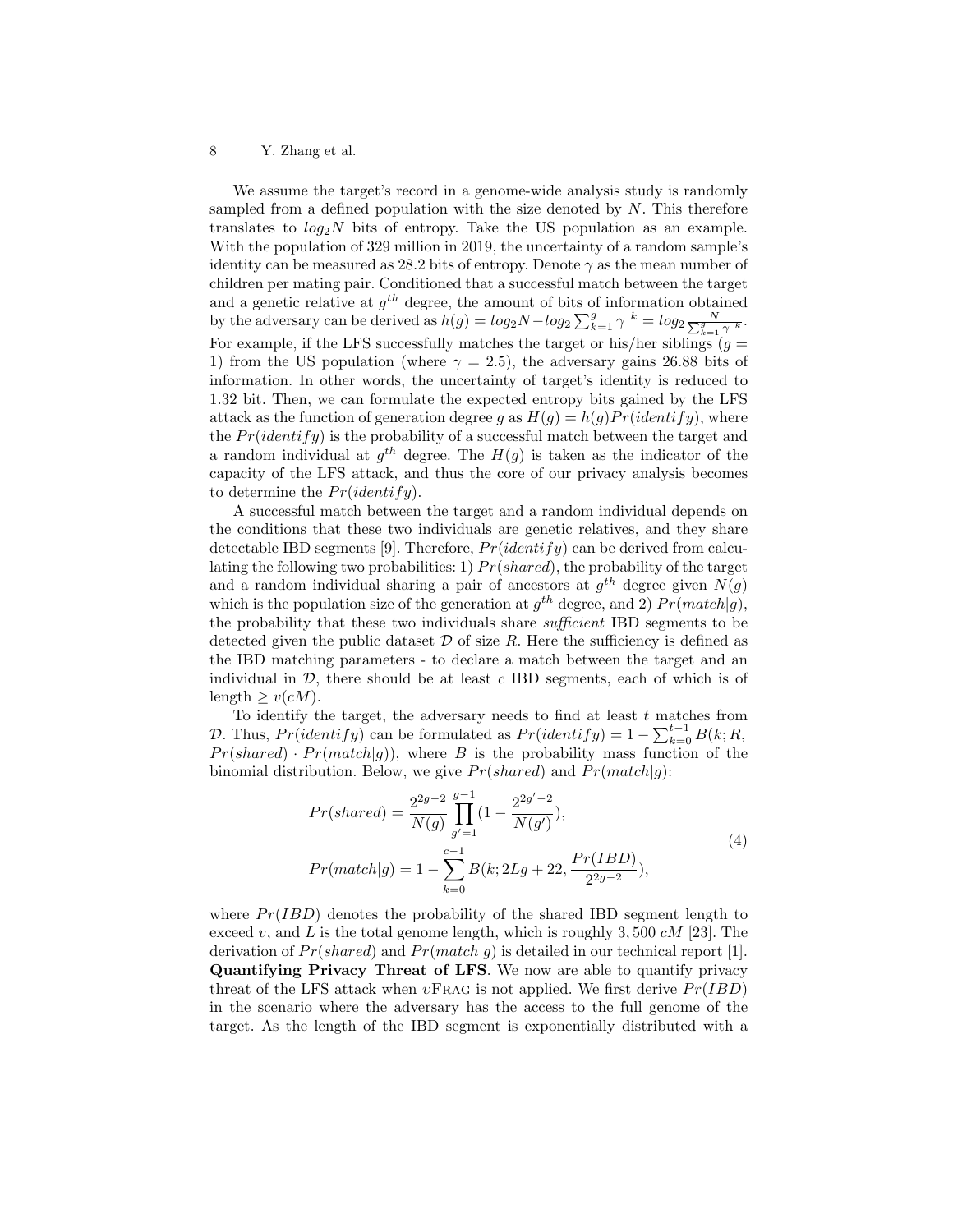

Fig. 3: Attack performance for varying dataset sizes.

mean of  $1/(2q)$  cM [23], the probability density function (PDF) of the length of IBD segments is:  $Pr(x) = 2ge^{-2gx}$ . Therefore, the probability of the shared IBD segment length exceeding v is  $Pr(IDD) = \int_v^{\infty} 2ge^{-2gx} dx = e^{-2vg}$ .

With this, we explore the performance of LFS for various public dataset sizes, taking the aforementioned US population (329 million and  $\gamma = 2.5$ ) as a case study. In general, as the dataset size increases, the LFS attack acquires higher entropy, as is shown in Fig. 3. When the dataset includes around  $30\%$  of the population, the attacker is able to achieve 25.9 bits (the magenta line). We also notice that in the cases where the dataset size is small, a greater  $g$  is more favorable to the attacker. When the public dataset covers less than 1% of the population, the best performance (21.3 bits) is achieved by the re-identification of the third cousins (the blue line). This may be because the number of distant relatives in the population is greater than close ones. For example, in Fig 2b, the circle in level 0 has seven relatives with  $g=2$  whereas two with  $g=1$ . As a result, when the size is small, the probability of successfully searching a distant relative is higher. Nevertheless, as the coverage of the dataset goes higher, identifying closer relatives gives the attacker more significant bits.

It is worth noting that the privacy threat is becoming worse in the real world, with the increasing number of consumer genomics services for searching identified genetic relatives. For example, with GEDmatch, which is a public available database that contains around one million DNA profiles (0.3% of the target population), LFS is able to achieve up to 19 bits of entropy (the blue line in the zoomed view of Fig. 3). The expected entropy further rises to 22.5 bits if the genetic dataset reaches the scale that covers 2% of the US population (the green line in the zoomed view of Fig. 3).

### 4.2 Modeling the Genotype Imputation

Next, we modeling the genotype imputation that infers (part of) missing genotypes of the target by matching the observed ones with a reference panel of haplotypes. A haplotype refers to a set of SNPs found on the same chromosome. Haplotype reference panels are widely used for genotype imputation [7]. The model typically used for the inference is a Hidden Markov Model (HMM) in which the hidden states are a sequence of pairs of haplotypes in a reference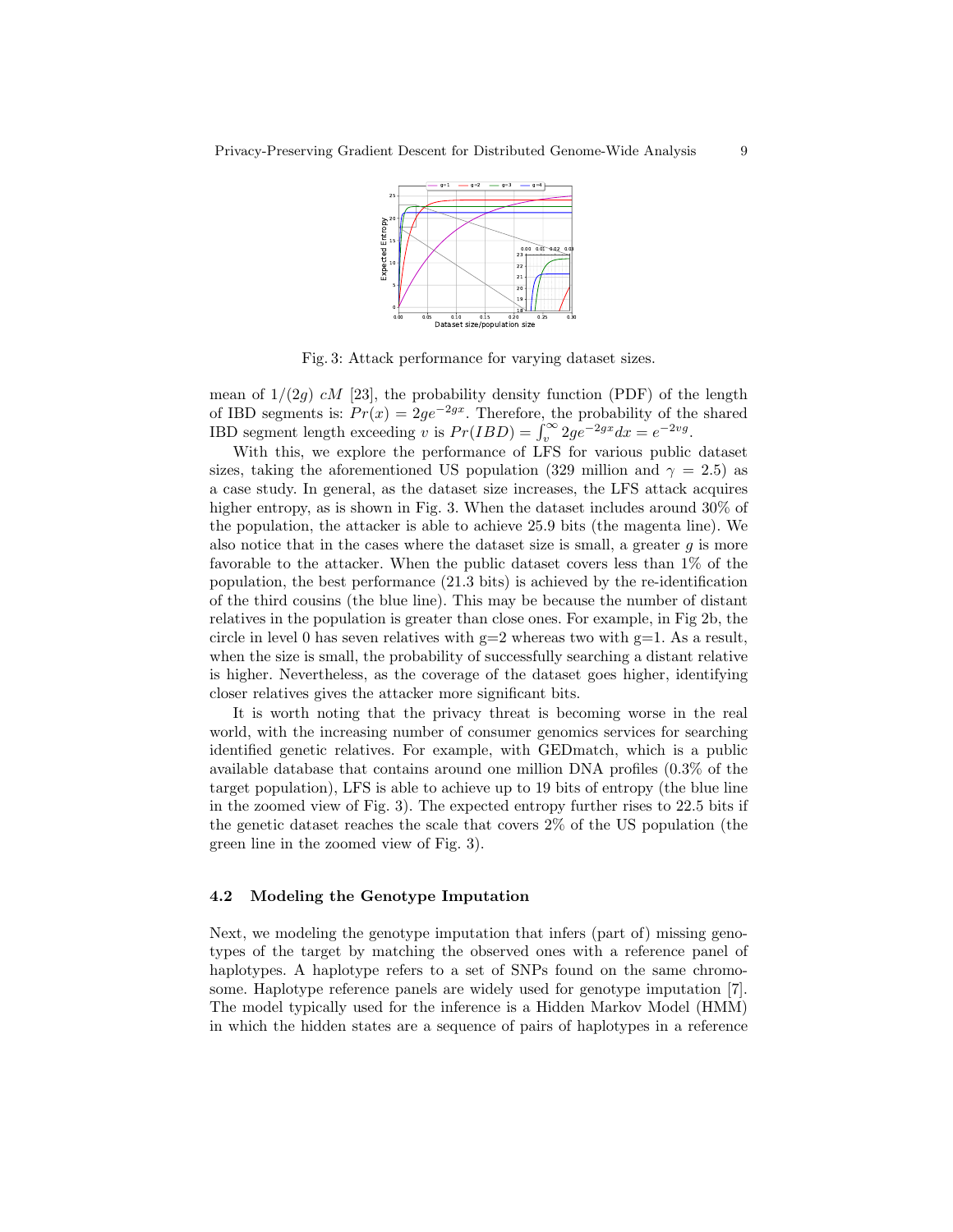panel [7]. That is,

$$
Pr(G|H) = \sum_{Z^{(1)}, Z^{(2)}} Pr(G|Z^{(1)}, Z^{(2)}, H) \cdot Pr(Z^{(1)}, Z^{(2)}|H),
$$
 (5)

where  $H = \{H_1, ..., H_K\}$  is a set of K known haplotypes (the reference panel),  $H_i = \{H_{i1},..., H_{in}\}\$ is a single haplotype and  $H_{ij} \in \{0,1\}$  (0/1 stand for reference and alternative genotype respectively).  $G = \{G_1, ..., G_n\}$  denotes the genotype data on the target individual, and  $G_i \in \{0, 1, \text{missing}\}\$ .  $Z^{(1)} = \{Z_1^{(1)}, ..., Z_n^{(1)}\}$ and  $Z^{(2)} = \{Z_1^{(2)},..., Z_n^{(2)}\}$  are the two sequences of hidden states at the *n* sites (i.e., loci) and  $Z_l^{(j)} \in \{1, ..., K\}$ . Intuitively, these hidden states can be regarded as pairs of haplotypes in the set  $H$  that are copied to form the genotype  $G$ .

The first term  $Pr(G|Z^{(1)}, Z^{(2)}, H)$  in Equation 5 defines the emission probabilities  $\lambda$  in HMM, which allows for mutation at each SNP. The second term  $Pr(Z^{(1)}, Z^{(2)}|H)$  models the transition probability  $\rho$ . It reflects the linkage disequilibrium between two alleles and determines how  $Z^{(1)}$  and  $Z^{(2)}$  transits from  $H_i$  to  $H_j$  along the sequence. When calculating the state probability for loci with missing genotypes,  $\lambda$  is cancelled out and only the transition probability  $\rho$ plays a role. The transition probability  $\rho$  is dominated by the genetic distance, i.e., the longer the genetic distance between the observed genotypes, the larger the probability  $(1 - \rho)$  for  $Z^{(1)}$  and  $Z^{(2)}$  transiting from one reference haplotype to others [7]. Therefore, with a growing number of missing genotypes in the IBD segments which is proportional to the genetic distance, the probability  $(1 - \rho)$ increases. This results in more possible candidates for the imputation, and thus reduces the expected number of accurately imputed genotypes.

Here, we provide the upper bound of the expected number of accurately imputed genotypes (denoted as  $\overline{T}$ ) with respect to the number of missing genotypes (denoted as  $\tau$ ) as

$$
\overline{T} < \frac{K}{1-\rho} K^{-\frac{1-\rho}{K}\tau} \prod_{i=1}^{\tau} MAF_i \sum_{k=0}^{\tau} \binom{\tau}{k} (\tau - k),\tag{6}
$$

where  $MAF_i$  is the minor allele frequency of the  $i<sup>th</sup>$  missing genotype (theoretically  $MAF_i \leq 0.5$ . The derivation of Inequality 6 can be found in our technical report [1]. The evaluation the privacy preservation assumes that the adversary applies the genotype imputation by default, implying that the adversary knows  $\overline{T}$  extra genotypes. We further set  $MAF_i = 0.5$  (such setting gives the adversary advantage as it leads to a large  $\overline{T}$ ), such that Inequality 6 is simplified as

$$
\overline{T} < \frac{\tau K}{2(1-\rho)} K^{-\frac{1-\rho}{K}\tau}.\tag{7}
$$

### 5 Analysis of Privacy Preservation

With the models of attacks, we then analyze the privacy preservation of  $vFRAG$ against the adversary who has compromised a proportion of nodes. We outline our evaluation from the following two levels.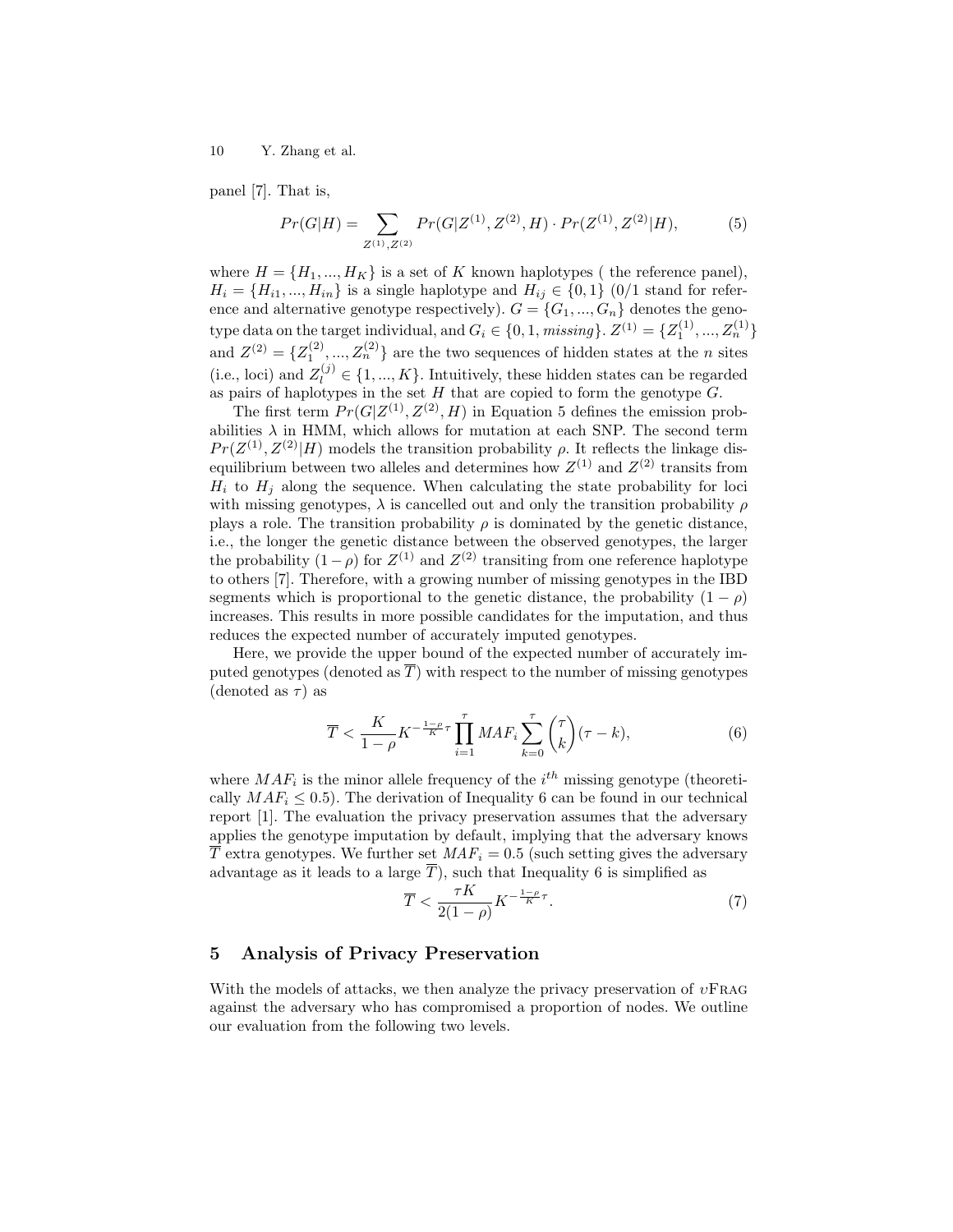Privacy-Preserving Gradient Descent for Distributed Genome-Wide Analysis 11

- Collection Level: Reduction of Overall Information Leakage (Section 5.1). We quantify information leakage reduction of two typical fragmentation strategies. Through the comparison with the baseline, we show that the information leakage to the adversary exponentially decreases with the growth in the proportion of trusted nodes.
- Individual Level: Indistinguishability among Individuals (Section 5.2). Information entropy is suitable for measuring the information leakage of a system as a whole, but less capable on individuals. As a complementary, we define  $\epsilon$ -indistinguishability - a variant model of local differential privacy. We prove such indistinguishability provides the bound of an adversary's capacity of distinguishing an individual target based on the information obtained from the fragments (including those inferred by the genotype imputation).

#### 5.1 The Collection-level Analysis

Analysis on Random Fragmentation Strategy. First, we consider a scenario of *random sampling* that the individuals in the public dataset are randomly selected from a defined population. In this scenario,  $v$ FRAG applies a random fragmentation on the dataset. Assuming the adversary has applied the genotype imputation, the expected length of IBD segments held by the adversary is increased from  $1/2g$  to  $(1+\frac{T}{n})/2g$ , in which  $\frac{T}{n}$  is the imputation rate. Then, the PDF of the length of IBD segments after the imputation is  $Pr(x)_{adversary} = \frac{2g}{1+\overline{T}/n}e^{-\frac{2g}{1+\overline{T}/n}x}$ . The probability of this IBD segment's length to exceed v is  $Pr(IBD)_{impute} = \int_v^{\infty} \frac{2g}{1+\overline{T}/n} e^{-\frac{2g}{1+\overline{T}/n}x} dx = e^{-\frac{2vg}{1+\overline{T}/n}}$ . In the random fragmentation setting, the probability for the adversary to hold this segment is  $1 - \delta$ . Therefore, the probability of the adversary holding a detectable IBD segment in this scenario, denoted by  $Pr(IBD)_1$ , can be calculated as:

$$
Pr(IBD)_1 = (1 - \delta)e^{-\frac{2vg}{1 + \overline{T}/n}}.
$$
\n(8)

Combining  $Pr(IBD)$ <sub>1</sub> with Equation 4, we can derive the probability for the adversary to match the target and his/her relative sharing at least  $c$  detectable (at least length v) IBD segments, denoted as  $Pr(match|g)_{1}$ , as

$$
Pr(match|g)_{1} = 1 - \sum_{k=0}^{c-1} B(k; 2Lg + 22, \frac{Pr(IBD)_{1}}{2^{2g-2}})
$$
  
= 
$$
1 - \sum_{k=0}^{c-1} B(k; 2Lg + 22, (1 - \delta) \frac{e^{-\frac{2vg}{1 + \overline{T}/n}}}{2^{2g-2}}).
$$
 (9)

Thus, the expected value of entropy bits gained by the adversary who controls  $(1 - \delta)$  proportion of nodes, denoted as  $H'(g)$ <sub>1</sub>, can be formulated as

$$
H'(g)_1 = h(g) \left(1 - \sum_{k=0}^{t-1} B(k; R, Pr(shared) \cdot Pr(match|g)_1)\right). \tag{10}
$$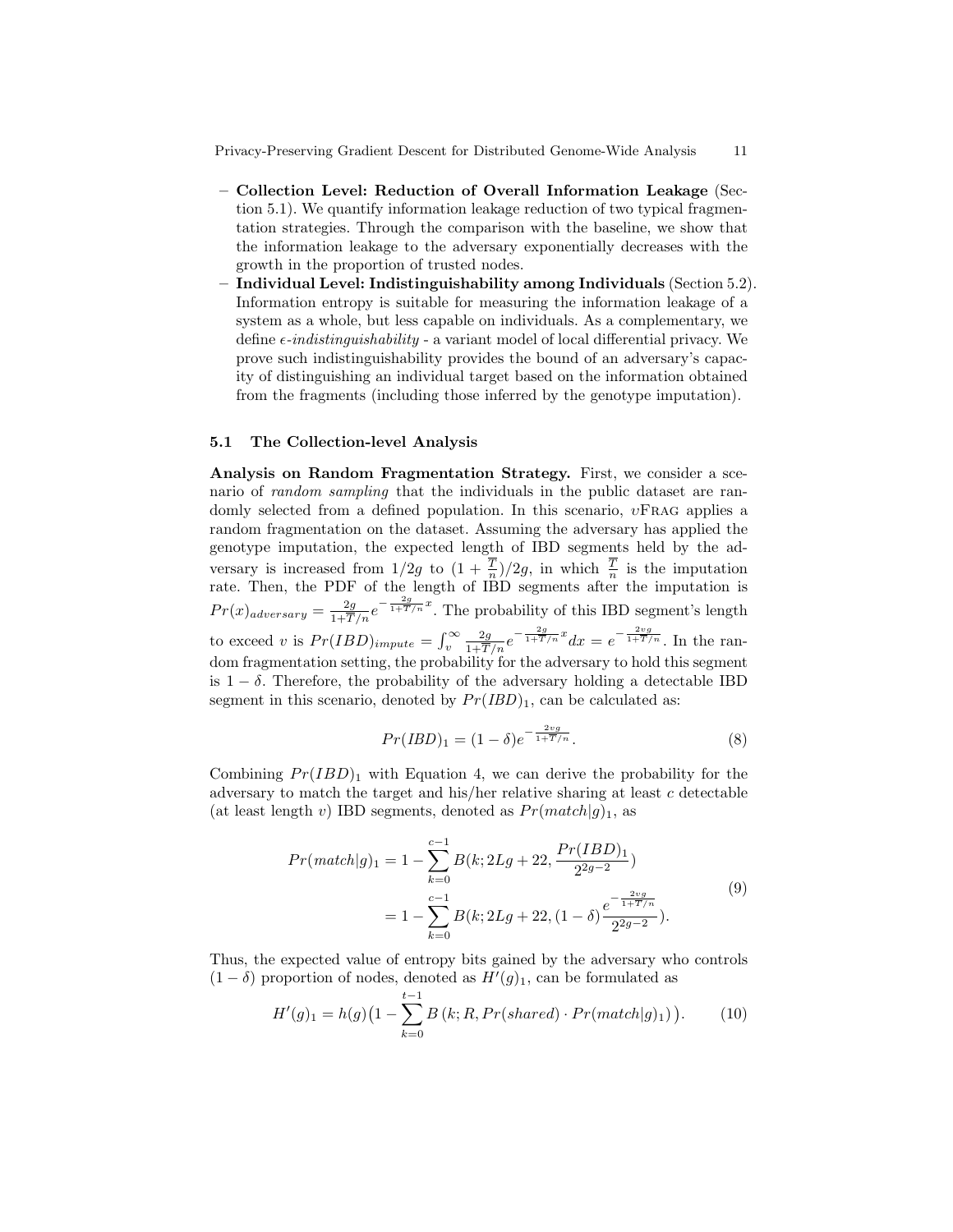Analysis on IBD-targeting Fragmentation Strategy. We then consider a more realistic scenario wherein the individuals in the dataset are selected from particular families or particular areas/suburbs (such as the patient data of a hospital whose patients are usually from nearby suburbs). In this scenario, data owners can provide prior knowledge of their data (such as pedigree information and family distributions), such that  $vFRAG$  is able to identify the locations of the IBD segments and deliberately split them during the fragmentation.

With this strategy, the chance that adversary holds the full IBD segments is significantly reduced compared to the random fragmentation. Since each IBD segment is fragmented, the expected length of IBD segments held by the adversary is reduced from  $(1+\frac{T}{n})/(2g)$  to  $(1-\delta)(1+\frac{T}{n})/(2g)$ . The PDF of the length of IBD segments then becomes  $Pr(x)_{adversary} = \frac{2g}{(1-\delta)(1-\delta)}$  $\frac{2g}{(1-\delta)(1+\overline{T}/n)}e^{-\frac{2g}{(1-\delta)(1+\overline{T}/n)}x}.$ Therefore, in this scenario, the probability of the adversary holding a detectable IBD segment  $Pr(IBD)_2$  is

$$
Pr(IBD)_2 = e^{-\frac{2vg}{(1-\delta)(1+\overline{T}/n)}}.\t(11)
$$

With this, the probability that two individuals share enough IBD segments to be detected, denoted as  $Pr(match|g)_2$ , can be calculated as

$$
Pr(match|g)_{2} = 1 - \sum_{k=0}^{c-1} B(k; 2Lg + 22, \frac{Pr(IBD)_{2}}{2^{2g-2}})
$$
  
= 
$$
1 - \sum_{k=0}^{c-1} B(k; 2Lg + 22, \frac{e^{-\frac{2vg}{(1-\delta)(1+\overline{T}/n)}}}{2^{2g-2}}).
$$
 (12)

All in all, the expected entropy bits gained by the adversary in IBD-targeting fragmentation, denoted as  $H'(g)_2$ , can be calculated as

$$
H'(g)_2 = h(g) \left(1 - \sum_{k=0}^{t-1} B(k; R, Pr(shared) \cdot Pr(match|g)_2)\right).
$$
 (13)

Quantifying Information Leakage Reduction. We first explore the capacity of genotype imputation in both random and IBD-targeting fragmentation strategies according to Inequality 7. Our quantification is based on the 1000 Genomes Project dataset (Phase 3) [2] - a widely used reference dataset for genotype imputation; we set  $K = 2,504$  which is the sample size of the dataset, and set  $\rho$  to 0.85 in the random strategy and 0.5 in the IBD-targeting strategy according to Das et al [7]. As shown in Fig. 4a, the capacity of genotype imputation in the random strategy is lower than that in the IBD-targeting strategy. This is because the latter, which deliberately splits the IBD segments, further increases the genetic distance such that the upper bound of  $\overline{T}$  (Inequality 7) is decreased. It also can be found that the imputation rate rises faster in the random strategy when the adversary controls  $\geq 90\%$  nodes  $(0 \leq \delta \leq 10\%)$ , with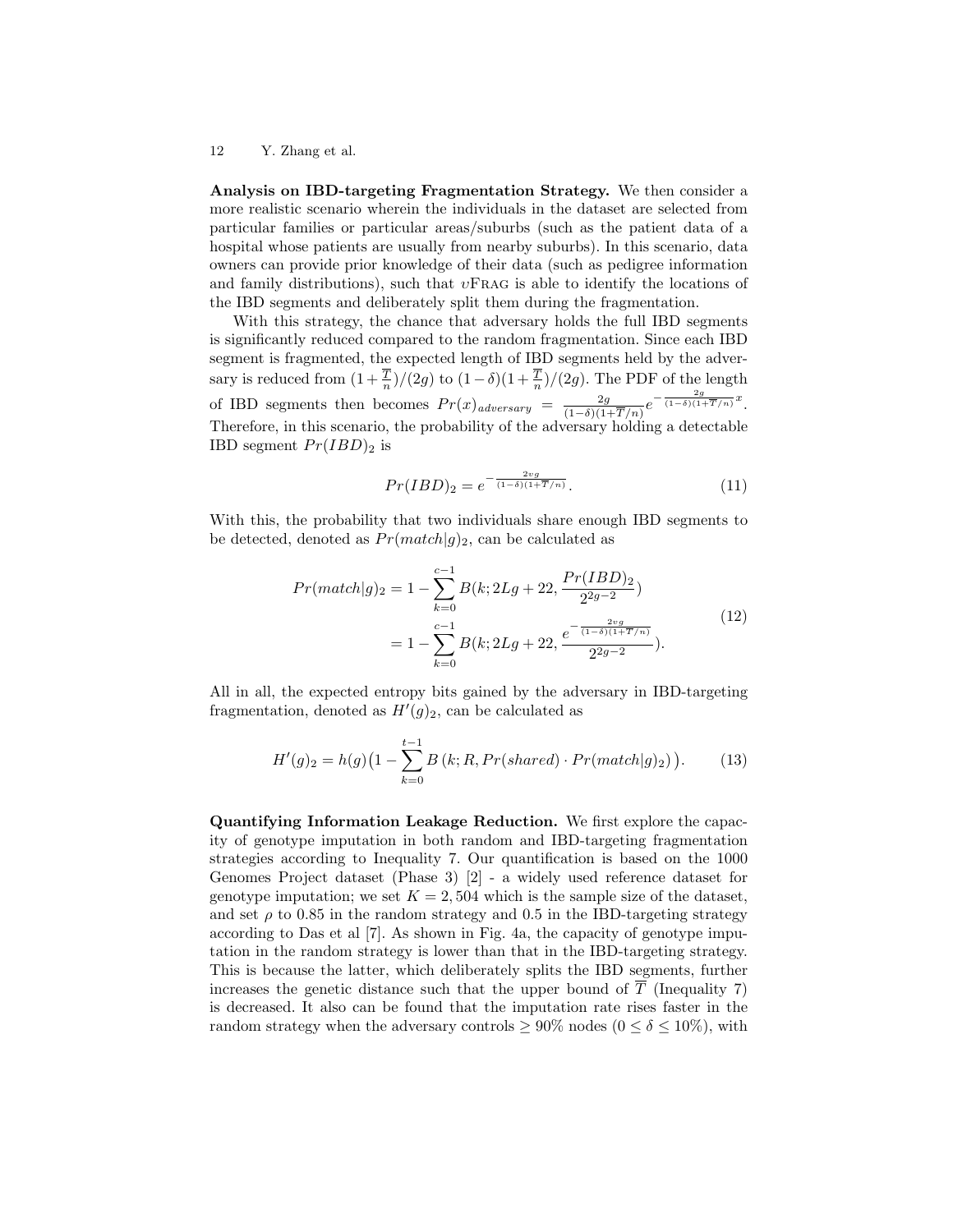

Fig. 4: Information leakage reduction.

less missing genotypes in the IBD regions. However, with the further growth of trusted nodes, the imputation rate exponentially decreases in both strategies.

Next, we evaluate the privacy preservation in  $v\text{FRAG}$ . We keep the same setting of population size (329 million) and  $\gamma = 2.5$ . In addition, we fix the dataset size as 30% of the target population, as this gives the adversary an advantage according to Fig. 3. The genotype imputation is considered in our evaluation by incorporating the imputation rate into Equation 10 and Equation 13 respectively. As shown in Fig. 4b and 4c, with the growth of trusted nodes, the expected entropy bits achieved by the attack rapidly decreases. When the network reaches 20% honest nodes, the expected entropy bits gained by the attack reduce to 17.96 and 11.26 in random fragmentation strategy and IBD-targeting fragmentation strategy respectively. When the network reaches an honest majority ( $\delta \geq 0.5$ ), the attack can achieve only 8.95 bits of entropy in random fragmentation, and 1.14 bits of entropy in IBD-targeting fragmentation. In other words, the uncertainty for the attack to identify an individual remains  $19.25$  bits  $(28.2 - 8.95)$ and 27.06 bits  $(28.2 - 1.14)$ , which equals to a random guess among 623,487 people and 139.9 million people respectively.

#### 5.2 The Individual-level Analysis

We define  $\epsilon$ -indistinguishability to evaluate the privacy preservation from the level of indistinguishability of individual data items.

**Definition 3.** ( $\epsilon$ -Indistinguishability) Let  $\epsilon$  be a positive real number and G be a randomized algorithm that processes dataset X and  $\mathcal{D}$ . The algorithm  $\mathcal G$ is said to provide  $\epsilon$ -indistinguishability if for data items  $d_1, d_2 \in \mathcal{D}$  and  $x \subseteq$  $Range(\mathcal{G}(X))$ 

$$
Pr(G(d_1) = x) \le e^{\epsilon} Pr(G(d_2) = x).
$$
\n(14)

As is shown, the definition of  $\epsilon$ -indistinguishability is essentially a variant of  $\epsilon$ -local differential privacy (LDP), which is yet a variant model of differential privacy with added restriction to the indistinguishability of individual data items [6,10]. The difference is that, the indistinguishability in our model is measured from the *adversarial view*, i.e., the outputs space of  $\mathcal G$  on individual data items from the two datasets accessible by the adversary (referring to fragments produced by  $\mathcal{G}(X)$  and the public dataset  $\mathcal{D}$ ), whereas the indistinguishability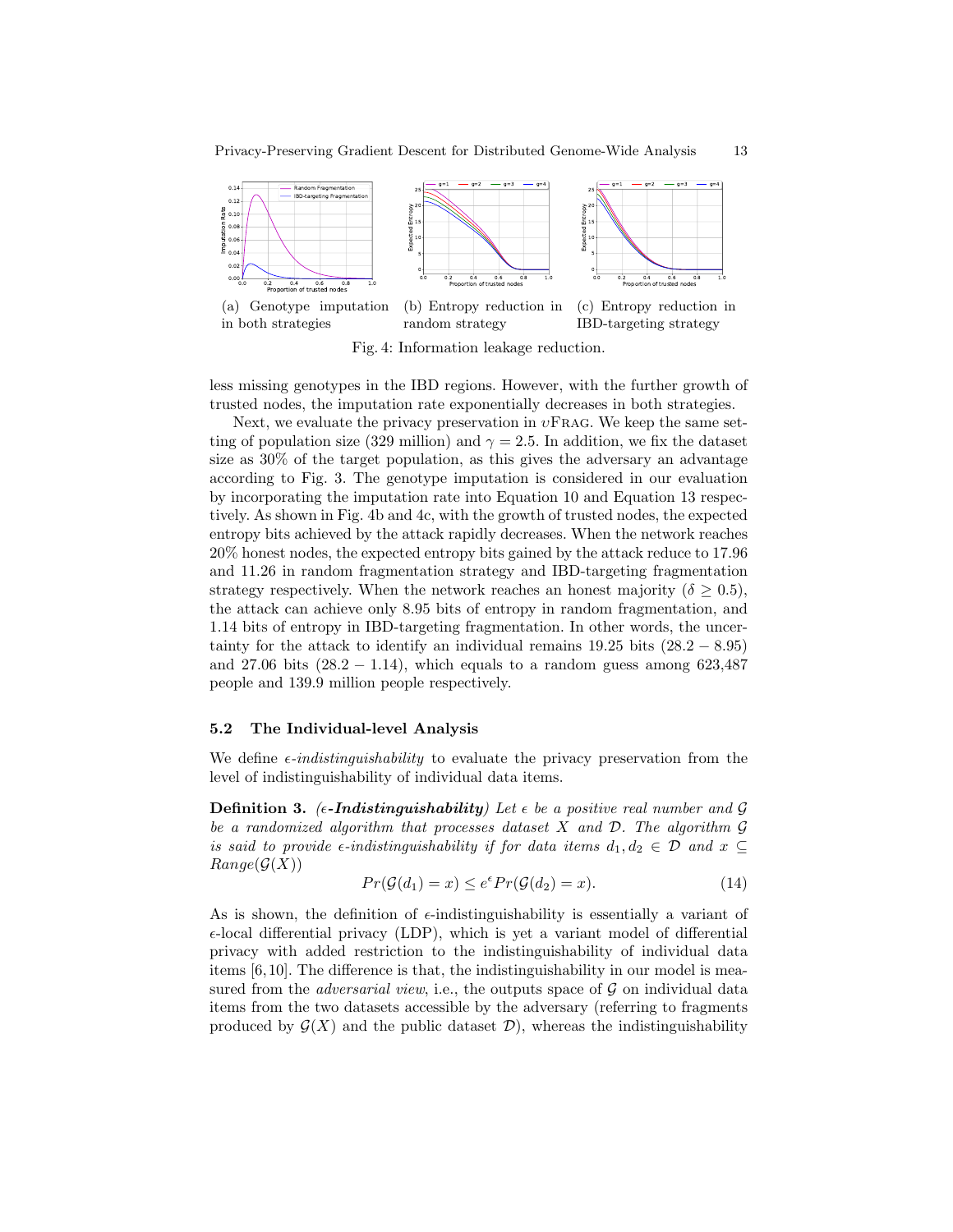

Fig. 5:  $\epsilon$ -indistinguishability in both strategies

in the original LDP is measured directly on the output space of  $\mathcal G$  on individual data items.

Let  $AF_i$  be the allele frequency of the  $i^{th}$  SNP, d denote the number of SNPs from the target that the adversary is able to access, and  $D$  denote the dataset comprised of R genotyped individuals. The following theorem states that our mask operation  $\odot$  makes  $v$ FRAG satisfy  $\epsilon$ -indistinguishability.

**Theorem 2.** The vertical fragmentation makes  $v$ FRAG satisfy  $\epsilon$ -indistinguishability where  $\epsilon = \ln((1 - \sum_{i=1}^{n}$  $_{k=0}$  $B(k, R, \prod^d$  $\prod_{i=1} H F_i$ <sub>1</sub> $)^{-1}$ .

*Proof.* Assume the adversary is able to access  $\vec{x} \in \{A, T, C, G\}^d$ , which is a randomized output generated by the mask operation  $\odot$  for vertical fragmentation in  $v\text{FRAG}$ . The probability of observing at least t times of  $\vec{x}$  in the dataset  $\mathcal D$  of size R is  $(1 - \sum_{i=1}^{t}$  $k=0$  $B(k, R, Pr(\vec{x}|\mathcal{D})))$ , where  $Pr(\vec{x}|\mathcal{D}) = \prod_{r=1}^{d}$  $\prod_{i=1}^d Pr(\vec{x_i}|\mathcal{D}) = \prod_{i=1}^d$  $\prod_{i=1} H F_i$ . Then,  $\frac{Pr[(d_1 \odot Mask)=\vec{x}]}{Pr[(d_2 \odot Mask)=\vec{x}]}$  =  $1-\sum_{k=0}^1 B(k, R, Pr(\vec{x}|d_1))$  $1-\sum_{k=0}^1B\big(k,\!R,\!Pr\big(\vec{x}\big|d_2\big)\big)$  $\leq$   $\frac{1}{1}$  $1-\sum_{k=0}^{1} B(k, R, \prod_{i=1}^{d} AF_i)$ . Thus, we have  $\epsilon = \ln((1 - \sum_{i=1}^{n}$  $k=0$  $B(k, R, \prod^d$  $\prod_{i=1} H F_i$ <sub>1</sub> $)^{-1}$ .

We explore the privacy level  $\epsilon$  each strategy can achieve. We keep the same setting of the dataset size, i.e., 30% of the target population, and set the number of SNPs in the genome-wide analysis as 5,000. As reported in 1000 Genomes Project, the majority of variants in the human genome have a minor allele frequency  $\lt 0.5\%$  [2], we take the upper bound of the minor allele frequency  $0.5\%$ and set the  $\overline{AF} = 99.5\%$  in the evaluation. This gives the adversary more advantage as  $\overline{AF}$  in the real world can be even larger than in this setting. The parameter d, which is the number of SNPs obtained by the adversary, is set after the adversary has applied genotype imputation.

Fig. 5 shows the privacy parameter  $\epsilon$  against the proportion of the trusted nodes in both strategies.  $vFRAG$  can achieves  $\epsilon = 3.72$  and  $\epsilon = 2.02$  in the random and IBD-targeting strategies respectively, when the adversary controls 80% of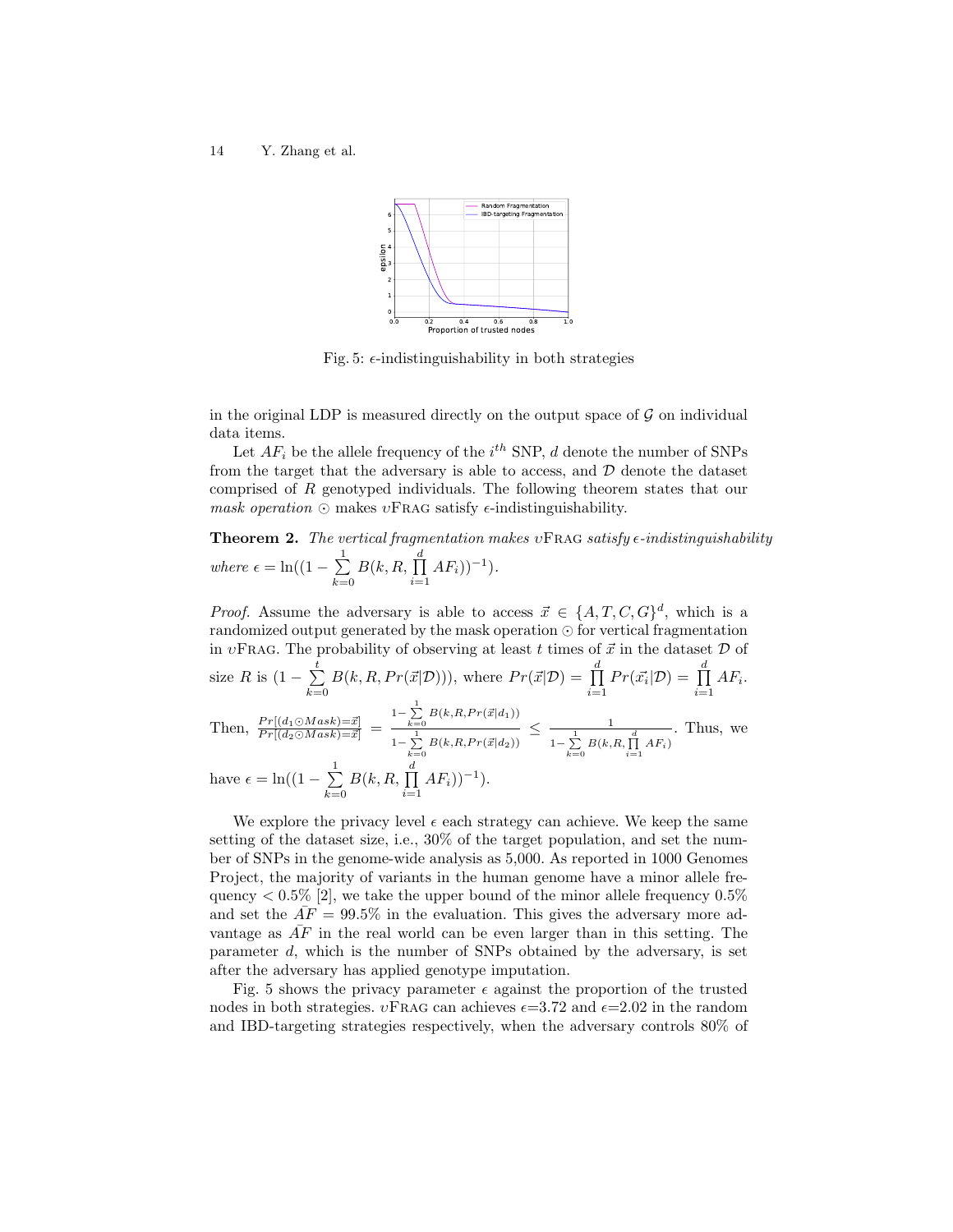the nodes ( $\delta = 0.2$ ). When the network reaches an honest majority,  $\epsilon$  is reduced to 0.406 and 0.405 respectively. As the definition of  $\epsilon$ -indistinguishability is adopted from LDP, we demonstrate a comparable privacy gain with that of the state-of-the-art systems achieving LDP, such as Apple's DP framework with  $\epsilon = \{2, 4, 8\}$  [6] and Google's RAPPOR with  $\epsilon = \ln(3)$  [10].

# 6 Performance Evaluation

We implement  $v\text{FRAG}$  in C++. It uses the Eigen library [11] to handle matrix operations, and ZeroMQ library [15] for distributed messaging. Our experiments use the 1000 Genomes Project dataset [2], which is a public dataset providing a comprehensive description of human genetic variation. The experiments are conducted on 62,042 SNPs on Y-chromosome from 1,233 male samples.



Fig. 6: Efficiency comparison with the baseline and MPC/HE solutions.

To be representative,  $vFRAG$  is executed on both LAN and WAN network settings. The LAN setting captures the scenario where two or more institutions collaboratively execute computations on their own private inputs. In such scenario, the involved parties usually communicate over fast dedicated links. In our experiments, the average network bandwidth is set as 1GB/s. The WAN setting, on the other hand, simulates a scenario where individual participants share their genomic data over public network infrastructure. The average network latency (one-way) is set as 183.19ms, and the average throughput is 8.75MB/s.

We take the performance of traditional non-privacy-preserving frameworks as the baseline, given that it is the most common practice in existing genomewide analysis. We also show the performance of other existing privacy-preserving mechanisms, including cryptographic based methods (MZ17 [22]) and differential privacy mechanisms (FDML [16]). MZ17 considers MPC/HE solutions for privacy preserving machine learning algorithms based on oblivious transfer (OT) and linearly homomorphic encryption (LHE), and FDML is a state-of-the-art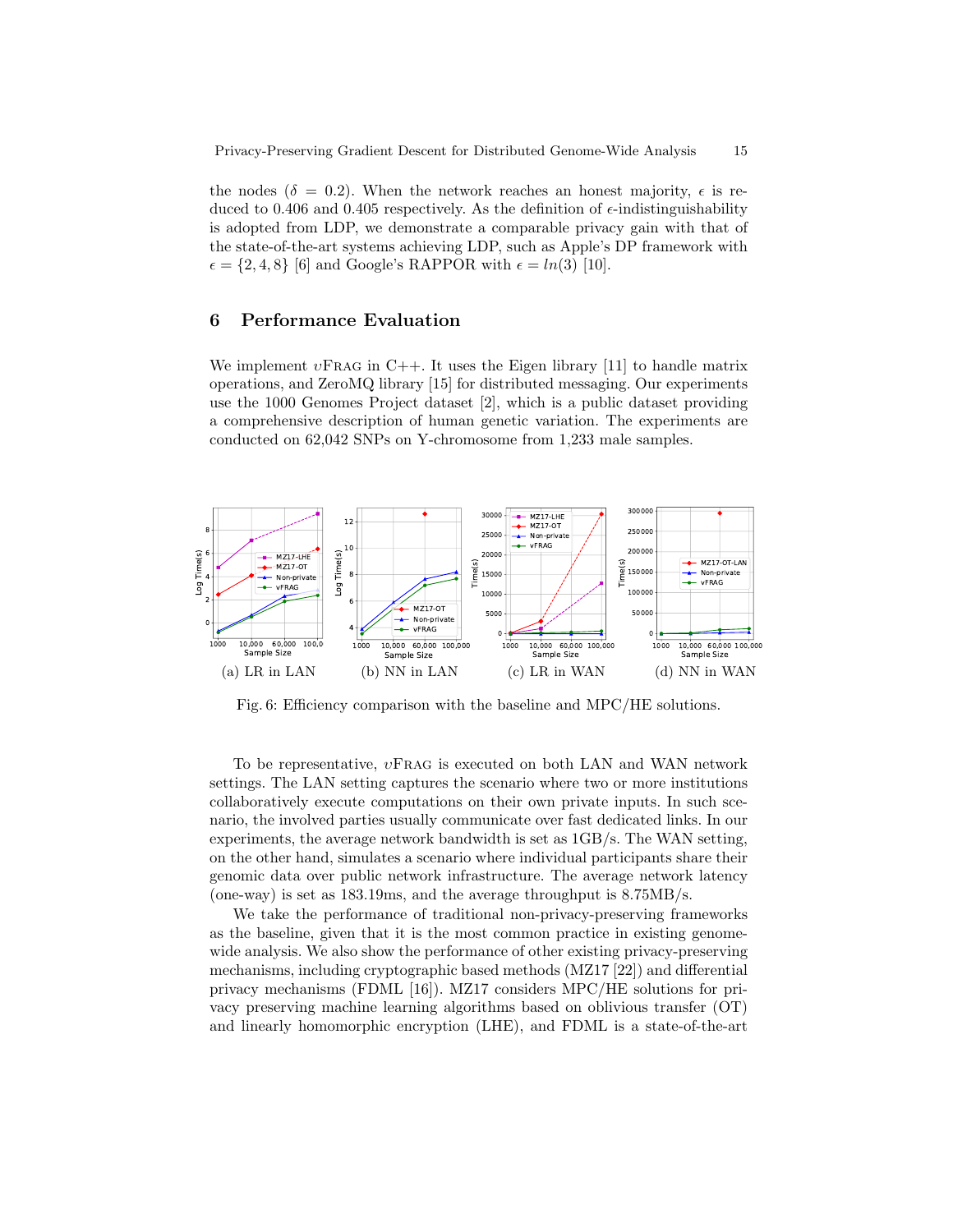|                   |      | $ FDML vFRAG-LAN $ |  |
|-------------------|------|--------------------|--|
| Linear Regression | 99s  | 0.76s              |  |
| Neural Network    | 110s | 139.53s            |  |

Table 1: Comparison with DP solution  $(m = 32661, n = 124)$ .

Table 2: Overhead breakdown of linear regression and neural network  $(n = 784)$ .

|              | Linear Regression |               |            | Neural Network                                                                                                                   |                  |            |  |
|--------------|-------------------|---------------|------------|----------------------------------------------------------------------------------------------------------------------------------|------------------|------------|--|
|              | Computation       | Communication |            |                                                                                                                                  | Communication    |            |  |
|              |                   | LAN           | <b>WAN</b> | $\label{eq:subm} \begin{array}{ll} \displaystyle\text{-}{\rm Computation}[\stackrel{\scriptstyle\circ}{\text{LAN}}] \end{array}$ |                  | <b>WAN</b> |  |
| $m=1,000$    | 0.4s              | 0.0085s       | 44.9s      | 37.6s                                                                                                                            | 3.8 <sub>s</sub> | 395.2s     |  |
| $m=10,000$   | 1.2s              | 0.5s          | 264.4s     | 225.9s                                                                                                                           | 1.6s             | 1395.2s    |  |
| $m = 60,000$ | 5.7s              | 0.8s          | 402.9s     | 1312.7s                                                                                                                          | 15.1s            | 8143.9s    |  |
| $m=100,000$  | 9.5s              | 1.5s          | 681.3s     | 2167.9s                                                                                                                          | 23.2s            | 10140.6s   |  |

additive noise based DP framework which also employs in the scenario of distributed features, the same as  $vFRAG$ .

Fig. 6 and Table 1 summarize our efficiency comparison with the baseline, MZ17, and FDML respectively. Table 2 lists the overhead breakdown to computation and communication. Generally,  $v$ FRAG significantly outperforms the MPC/HE solutions, and also outperforms the baseline and the state-of-the-art DP solution in most settings.

LR. We follow the same experimental settings as [22] (including machine specifications, network settings, and batch/epoch sizes). As shown in Fig. 6,  $vFRAG$ significantly outperforms MZ17, and even faster than the baseline in the LAN setting. For example,  $v\text{Frag takes }10.93s$  with sample size  $m = 100,000$  (Fig. 6a), while it takes 594.95s in MZ17-OT and 17.21s in the baseline. In the WAN setting (Fig. 6c),  $v\text{FRAG}$  achieves 690.74s with  $m = 100,000$ . It is 19x faster than the MPC solutions in MZ17-LHE, which takes 12,841.2s with the same sample size.  $v\text{FRAG}$  also outperforms FDML (Table 1), due to the significant savings on the computational cost compared with the additive noise mechanism. NN. We implement a fully connected NN with a sigmoid function as the activation function. It has the same structure as that in MZ17. In the LAN setting (Fig. 6b),  $v$ Frag achieves 1,327.72s (22.1 minutes) with sample size  $m = 60,000$ , while MZ17-OT takes  $294,239.7s$  (more than 81 hours)<sup>5</sup>. In the WAN setting (Fig. 6d), our framework still remains practical. It achieves 9,456.53s with sample size  $m = 60,000$ . In contrast, it is not yet practical for MZ17 to train NN in the WAN setting due to the massiveness of interaction and communication. We also plot the MZ17-OT-LAN result (294,239.7s) in Fig. 6d. It can be found that even when running our framework in the WAN setting,  $v$ FRAG is still much more efficient than the MPC solutions in MZ17 running on the LAN setting.

In comparison with the DP solution,  $v\text{Frag NN}$  achieves similar performance with FDML (Table 1). We note that FDML NN only considers a fully connected NN within each worker node while merging the local predictions in a composite

<sup>&</sup>lt;sup>5</sup> Only the performance with  $m = 60,000$  in the LAN setting is reported in [22].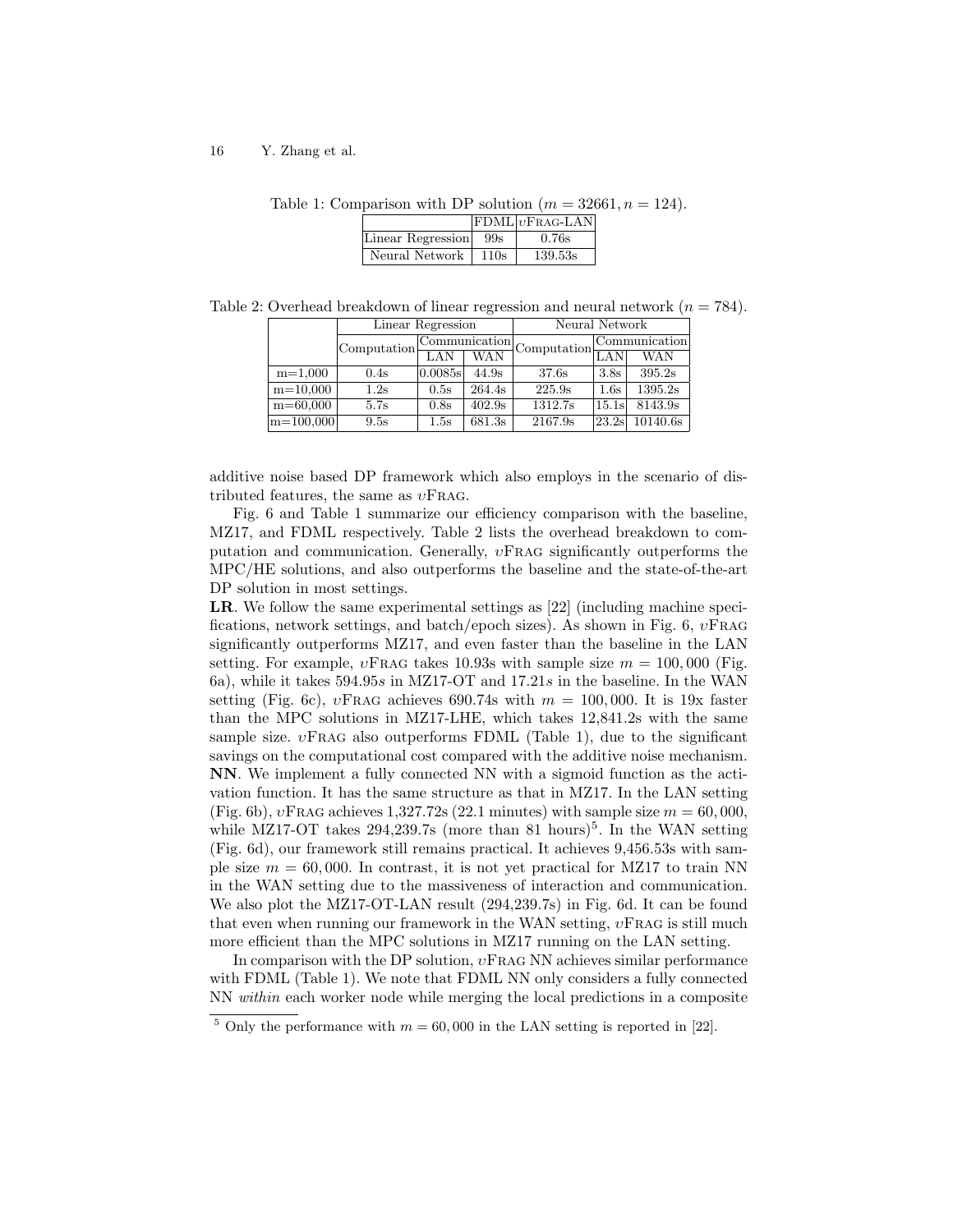model, whereas  $v$ FRAG uses a fully connected NN over all the features, thus leading to a more complex model.

**Overhead analysis.** Computation overhead of  $vFRAG$  is in line with its complexity of  $\mathcal{O}(d_l m)$  (where  $d_l$  and m are the number of SNPs and samples in  $X<sup>l</sup>$  respectively), and communication cost is in linear with  $\mathcal{O}(d_lms)$  (where s is the number of local nodes). More nodes lead to a smaller  $d_l$  but a larger s. The memory consumption of  $vFRAG$ , same as its centralized counterpart, is only related to the size of  $X$  and weight  $W$ .

# 7 Discussion

Our privacy analysis (Section 5) is conducted under a trustworthy aggregator. In this section, we explore the impact of a compromised aggregator.

The aggregator in  $v\text{FRAG}$  has access to only the intermediate results but none of any local data. According to the derivation in our previous work [37] (refer to its Theorem 1), the overall knowledge of the aggregator can obtain is  $\{X^lW^l, X^l(X^l)^T\}$ , where  $X^lW^l$  is the aggregator's own input, and  $X^l(X^l)^T$  is the additional information that can be inferred from the training iterations. We then quantify the impact of colluding parties including the compromised aggregator. Given the knowledge of  $\{X^lW^l, X^l(X^l)^T\}$ , the probability of computing the original input  $X^l$  or  $W^l$ , is not greater than  $1/(r!)$ , where r is the rank of  $X<sup>l</sup>$  (refer to Theorem 2 of [37]). Since  $X<sup>l</sup>$  is a matrix of m samples with  $d_l$  SNPs, the rank r of  $X^l$  is the number of unique DNA sequence in  $X^l$ . We can formulate the probability of the number of duplicated sequence being no more than  $K$ , i.e., the rank  $r > (d_l - K)$ , as  $Pr(r > (d_l - K)) = \sum_{k=0}^{K} B(k; d_l, (1 - \bar{AF})^{d_l})$ , where  $\overline{AF}$  denotes the expected allele frequency, and  $(1 - \overline{AF})^{d_l}$  is the probability of a DNA sequence being identical to the reference genome.

With it, we can estimate the probability of the attacker deriving  $X<sup>l</sup>$  or  $W^l$ , given  $d_l$ . We let  $\overline{AF} = 0.00397$  as reported in the 1000 Genomes Project dataset [2]. When  $d_l$  exceeds 120, which is common in real-world genome-wide analysis datasets, the probability of  $r > 32$  (i.e., the probability of deriving  $X<sup>l</sup>$ or  $W<sup>l</sup>$  being less than  $1/(32!)$  is 0.9965. This implies that it is unlikely for the compromised aggregator to derive the original data of honest parties.

### 8 Related Work

In this section, we summarize existing privacy-preserving techniques which can be divided into the following categories.

Cryptographic Solutions. Cryptographic solutions, such as HE and MPC [5, 17,22,38], enable computation without disclosing data in plaintext. Several studies have been conducted to enable multiple entities to train machine learning models with privacy preservation over the input data. For example,Wan et al. [13] proposes a MPC-based solution for privacy-preserving gradient descent. In [36], a secure protocol is presented to calculate the delta function in the back-propagation training.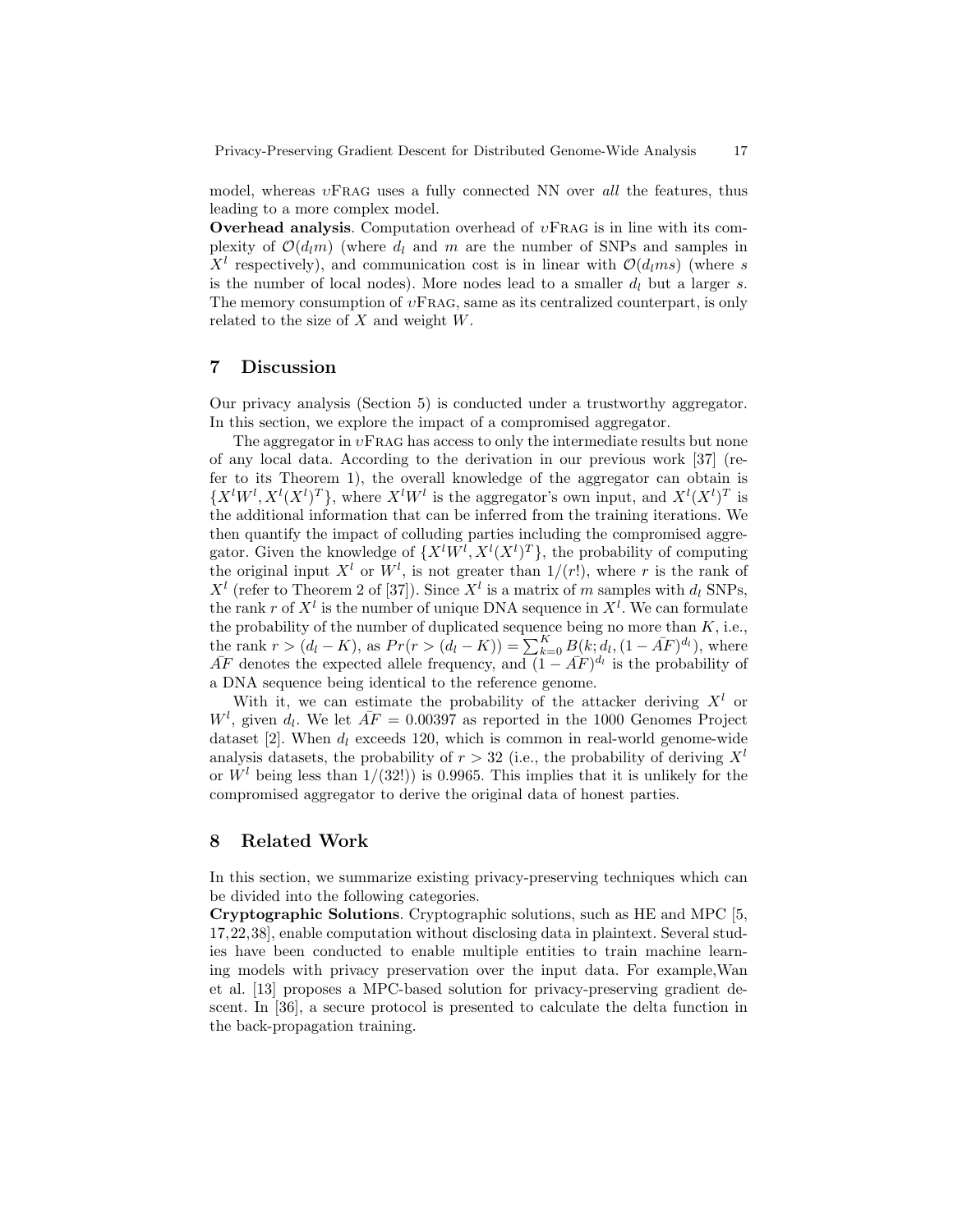Differential Privacy. DP is another methodology that constitutes a strong standard for privacy guarantees for algorithms on aggregate databases [3,16,39]. Several studies have explored the differentially private release of common summary statistics of GWAS data (such as the allele frequencies of cases and controls,  $\chi^2$ -statistic and P values [35,40]) or shifting the original locations of variants [19]. Recently, a study proposes a novel differential privacy mechanism named  $SVT^2$ for mitigating membership inference attacks against DNA methylation data [12]. Recently, Hartmann et al. [14] proposes a noise-based DP framework which provides differential privacy with very small noise addition by adding and canceling noise among clients.

Distributed Deep Learning Framework. Our work is related to but different from distributed deep learning frameworks [33]. Existing work focuses either on the reduction of the training time of deep neural network models [29], or on the theoretical convergence speed in the distributed computing environment [20].

# 9 Conclusion

In this paper, we presented  $vFRAG$ , a privacy preserving framework for distributed genome-wide analysis.  $v$ FRAG mitigates privacy risks by using a vertical DNA sequence fragmentation to disrupt the genetic architecture on which the adversary relies for re-identification. We demonstrated the privacy preservation of υFrag from both collection level (overall information leakage reduction) and individual level (indistinguishability among individuals). Our experiments on large-scale datasets showed that  $vFRAG$  outperforms state-of-the-art cryptography-based with a speedup of more than 221x for training neural networks. Our work sheds a light on the privacy preservation in genome-wide analysis. For sequential data (like DNA sequences), disrupting the order and location dependency could be a promising solution.

### Acknowledgment

We thank our shepherd Erman Ayday and the anonymous reviewers for their insightful comments to improve this manuscript. This work is partly supported by the University of Queensland under the UQ Cyber Initiative Strategic Research Seed Funding 4018264-01-299-21-618071.

### References

- 1. vFrag, https://sites.google.com/view/vfrag
- 2. 1000 Genomes Project Consortium: A global reference for human genetic variation. Nature 526(7571), 68 (2015)
- 3. Abadi, M., Chu, A., Goodfellow, I., McMahan, H.B., Mironov, I., Talwar, K., Zhang, L.: Deep learning with differential privacy. In: Proceedings of the 2016 ACM SIGSAC Conference on Computer and Communications Security. pp. 308– 318. ACM (2016)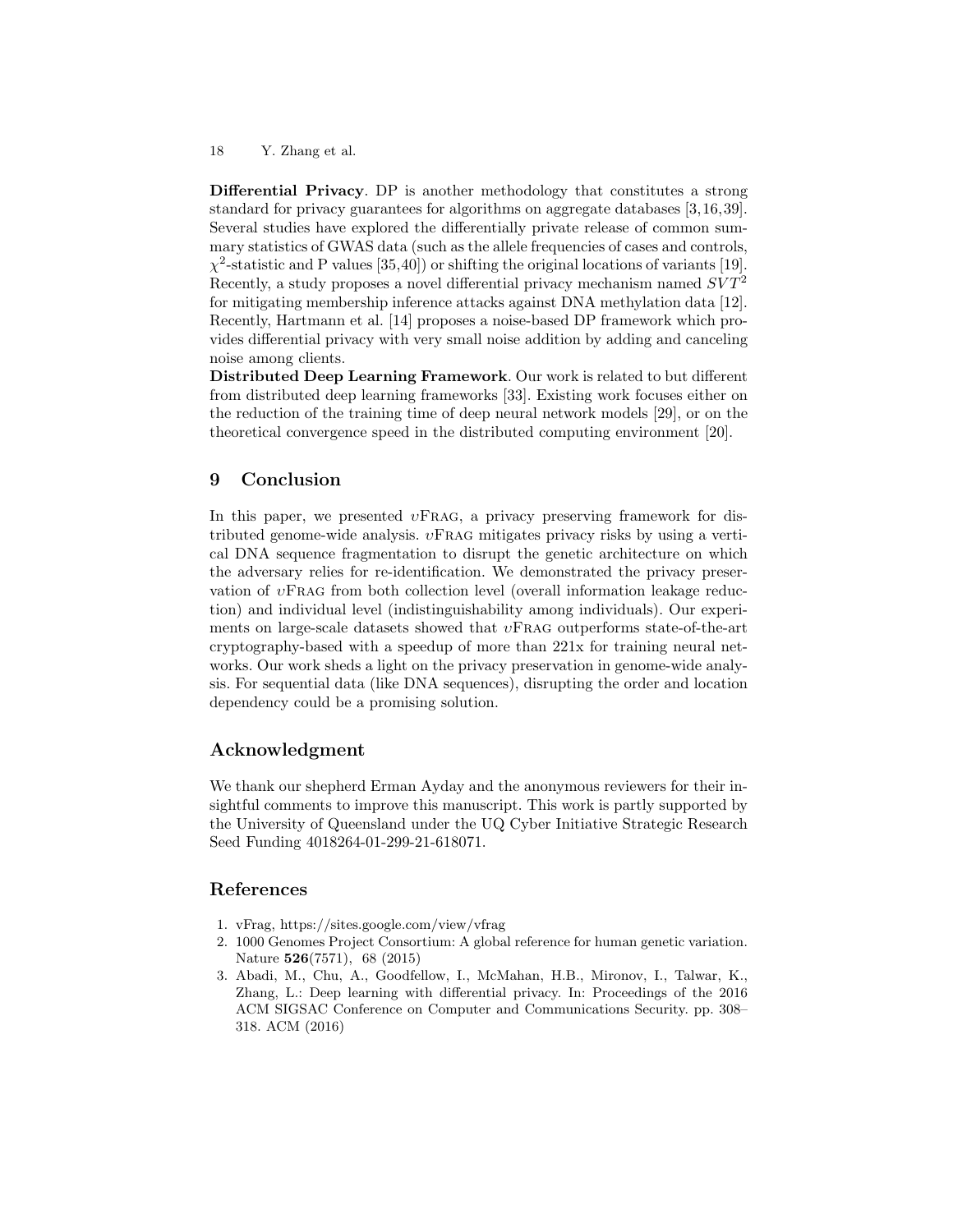Privacy-Preserving Gradient Descent for Distributed Genome-Wide Analysis 19

- 4. Angermueller, C., Pärnamaa, T., Parts, L., Stegle, O.: Deep learning for computational biology. Molecular systems biology 12(7) (2016)
- 5. Bogdanov, D., Kamm, L., Laur, S., Sokk, V.: Rmind: a tool for cryptographically secure statistical analysis. IEEE Transactions on Dependable and Secure Computing (2016)
- 6. Cormode, G., Jha, S., Kulkarni, T., Li, N., Srivastava, D., Wang, T.: Privacy at scale: Local differential privacy in practice. In: Proceedings of the 2018 International Conference on Management of Data. pp. 1655–1658 (2018)
- 7. Das, S., Forer, L., Schönherr, S., Sidore, C., Locke, A.E., Kwong, A., Vrieze, S.I., Chew, E.Y., Levy, S., McGue, M., et al.: Next-generation genotype imputation service and methods. Nature genetics  $48(10)$ , 1284–1287 (2016)
- 8. Erlich, Y., Narayanan, A.: Routes for breaching and protecting genetic privacy. Nature Reviews Genetics 15(6), 409 (2014)
- 9. Erlich, Y., Shor, T., Pe'er, I., Carmi, S.: Identity inference of genomic data using long-range familial searches. Science 362(6415), 690–694 (2018)
- 10. Erlingsson, U., Pihur, V., Korolova, A.: Rappor: Randomized aggregatable privacy- ´ preserving ordinal response. In: Proceedings of the 2014 ACM SIGSAC conference on computer and communications security. pp. 1054–1067. ACM (2014)
- 11. Guennebaud, G., Jacob, B., et al.: Eigen v3. http://eigen.tuxfamily.org (2010)
- 12. Hagestedt, I., Zhang, Y., Humbert, M., Berrang, P., Tang, H., Wang, X., Backes, M.: Mbeacon: Privacy-preserving beacons for dna methylation data. In: NDSS (2019)
- 13. Han, S., Ng, W.K., Wan, L., Lee, V.C.: Privacy-preserving gradient-descent methods. IEEE Transactions on Knowledge and Data Engineering 22(6), 884–899 (2009)
- 14. Hartmann, V., West, R.: Privacy-preserving distributed learning with secret gradient descent. arXiv preprint arXiv:1906.11993 (2019)
- 15. Hintjens, P.: ZeroMQ: messaging for many applications. " O'Reilly Media, Inc." (2013)
- 16. Hu, Y., Niu, D., Yang, J., Zhou, S.: Fdml: A collaborative machine learning framework for distributed features. In: Proceedings of the 25th ACM SIGKDD International Conference on Knowledge Discovery & Data Mining. pp. 2232–2240 (2019)
- 17. Jagadeesh, K.A., Wu, D.J., Birgmeier, J.A., Boneh, D., Bejerano, G.: Deriving genomic diagnoses without revealing patient genomes. Science 357(6352), 692–695 (2017)
- 18. Jia, J., Salem, A., Backes, M., Zhang, Y., Gong, N.Z.: Memguard: Defending against black-box membership inference attacks via adversarial examples. In: Proceedings of the 2019 ACM SIGSAC Conference on Computer and Communications Security. pp. 259–274 (2019)
- 19. Johnson, A., Shmatikov, V.: Privacy-preserving data exploration in genome-wide association studies. In: Proceedings of the 19th ACM SIGKDD international conference on Knowledge discovery and data mining. pp. 1079–1087. ACM (2013)
- 20. Lian, X., Huang, Y., Li, Y., Liu, J.: Asynchronous parallel stochastic gradient for nonconvex optimization. In: Advances in Neural Information Processing Systems. pp. 2737–2745 (2015)
- 21. Marees, A.T., de Kluiver, H., Stringer, S., Vorspan, F., Curis, E., Marie-Claire, C., Derks, E.M.: A tutorial on conducting genome-wide association studies: Quality control and statistical analysis. International journal of methods in psychiatric research 27(2), e1608 (2018)
- 22. Mohassel, P., Zhang, Y.: SecureML: A system for scalable privacy-preserving machine learning. In: 2017 IEEE Symposium on Security and Privacy (SP). pp. 19–38. IEEE (2017)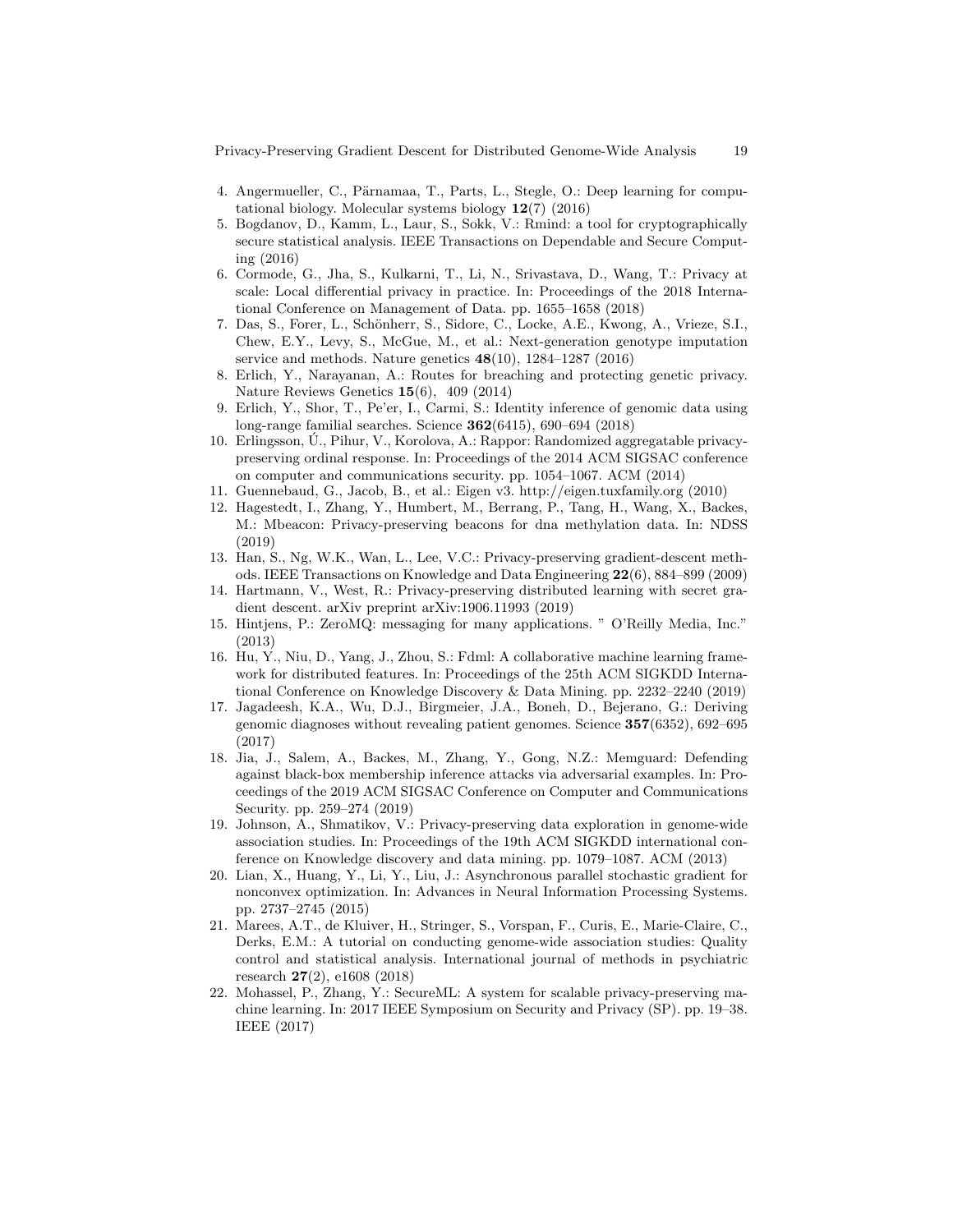- 20 Y. Zhang et al.
- 23. Ralph, P., Coop, G.: The geography of recent genetic ancestry across europe. PLoS biology 11(5), e1001555 (2013)
- 24. Regalado, A.: MIT technology review., https://www.technologyreview.com/2019/02 /11/103446/more-than-26-million-people-have-taken-an-at-home-ancestry-test/
- 25. Salem, A., Zhang, Y., Humbert, M., Berrang, P., Fritz, M., Backes, M.: Ml-leaks: Model and data independent membership inference attacks and defenses on machine learning models. arXiv preprint arXiv:1806.01246 (2018)
- 26. Timpson, N.J., Greenwood, C.M., Soranzo, N., Lawson, D.J., Richards, J.B.: Genetic architecture: the shape of the genetic contribution to human traits and disease. Nature Reviews Genetics 19(2), 110 (2018)
- 27. Visscher, P.M., Wray, N.R., Zhang, Q., Sklar, P., McCarthy, M.I., Brown, M.A., Yang, J.: 10 years of GWAS discovery: biology, function, and translation. The American Journal of Human Genetics 101(1), 5–22 (2017)
- 28. Wang, K., Zhang, J., Bai, G., Ko, R., Dong, J.S.: It's not just the site, it's the contents: Intra-domain fingerprinting social media websites through cdn bursts. In: Proceedings of the Web Conference 2021. pp. 2142–2153 (2021)
- 29. Wang, S., Pi, A., Zhou, X.: Scalable distributed DL training: Batching communication and computation. In: Proc. of AAAI (2019)
- 30. Wang, S., Zhang, Y., Dai, W., Lauter, K., Kim, M., Tang, Y., Xiong, H., Jiang, X.: HEALER: Homomorphic computation of exact logistic regression for secure rare disease variants analysis in GWAS. Bioinformatics  $32(2)$ ,  $211-218$  (2015)
- 31. Wang, Y., Huang, Z., Mitra, S., Dullerud, G.E.: Differential privacy in linear distributed control systems: Entropy minimizing mechanisms and performance tradeoffs. IEEE Transactions on Control of Network Systems 4(1), 118–130 (2017)
- 32. Wang, Y.X., Lei, J., Fienberg, S.E.: On-average KL-privacy and its equivalence to generalization for max-entropy mechanisms. In: International Conference on Privacy in Statistical Databases. pp. 121–134. Springer (2016)
- 33. Xing, E.P., Ho, Q., Xie, P., Wei, D.: Strategies and principles of distributed machine learning on big data. Engineering  $2(2)$ , 179–195 (2016)
- 34. Yang, J., Lee, S.H., Goddard, M.E., Visscher, P.M.: Gcta: a tool for genome-wide complex trait analysis. The American Journal of Human Genetics 88(1), 76–82 (2011)
- 35. Yu, F., Fienberg, S.E., Slavković, A.B., Uhler, C.: Scalable privacy-preserving data sharing methodology for genome-wide association studies. Journal of biomedical informatics 50, 133–141 (2014)
- 36. Yuan, J., Yu, S.: Privacy preserving back-propagation neural network learning made practical with cloud computing. IEEE Transactions on Parallel and Distributed Systems 25(1), 212–221 (2014)
- 37. Zhang, Y., Bai, G., Li, X., Curtis, C., Chen, C., Ko, R.K.: PrivColl: Practical privacy-preserving collaborative machine learning. In: European Symposium on Research in Computer Security. pp. 399–418. Springer (2020)
- 38. Zhang, Y., Bai, G., Li, X., Nepal, S., Ko, R.K.: Confined gradient descent: Privacypreserving optimization for federated learning. arXiv preprint arXiv:2104.13050 (2021)
- 39. Zhang, Y., Bai, G., Zhong, M., Li, X., Ko, R.: Differentially private collaborative coupling learning for recommender systems. IEEE Intelligent Systems (2020)
- 40. Zhang, Y., Zhao, X., Li, X., Zhong, M., Curtis, C., Chen, C.: Enabling privacypreserving sharing of genomic data for GWASs in decentralized networks. In: Proceedings of the Twelfth ACM International Conference on Web Search and Data Mining. pp. 204–212. ACM (2019)